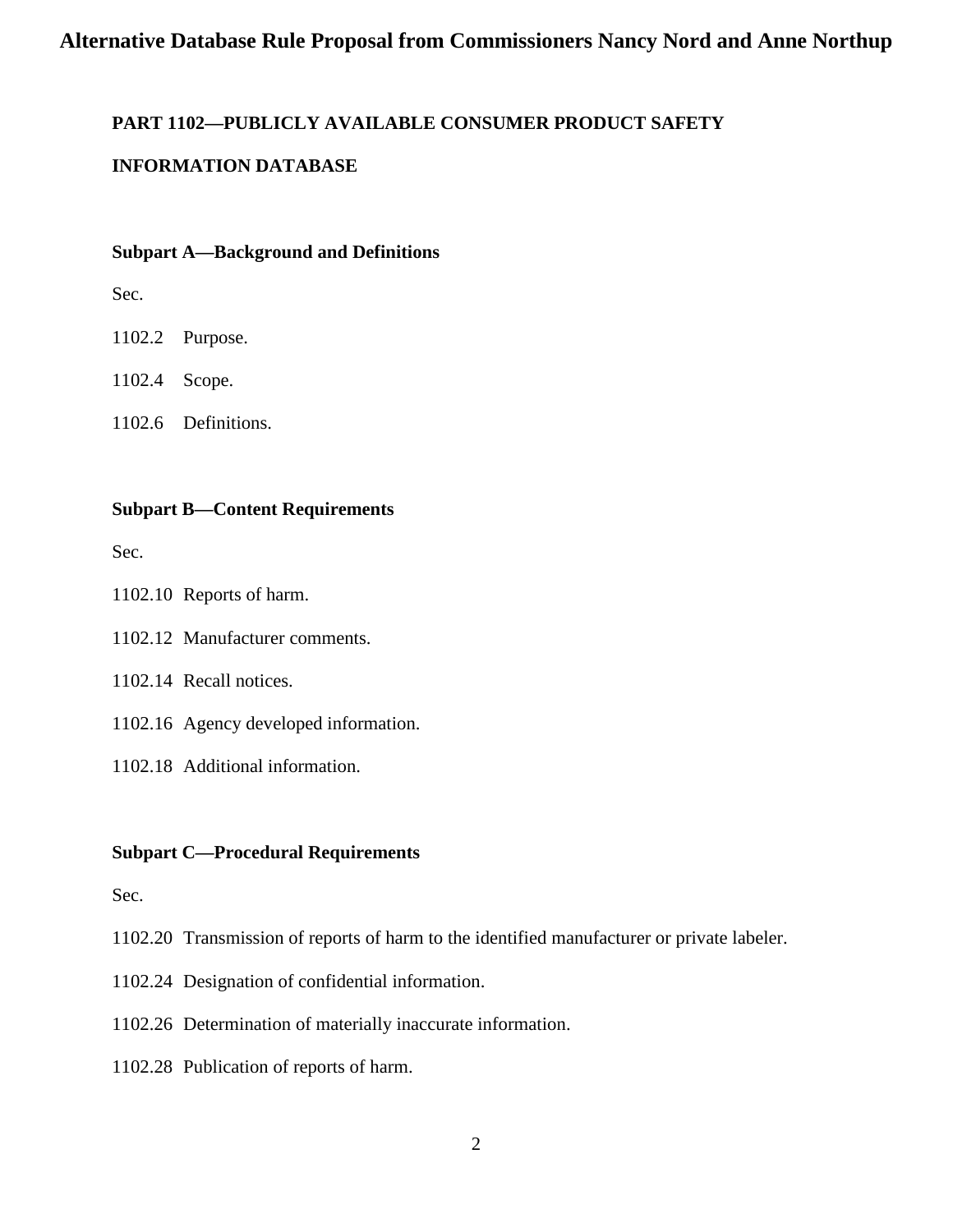1102.30 Publication of manufacturer comments.

### **Subpart D—Notice and Disclosure Requirements**

Sec.

1102.42 Disclaimers.

1102.44 Applicability of sections 6(a) and (b) of the CPSA.

**Authority**: 15 U.S.C. 2051, 2051 note, 2052, 2055, 2055a, 2065, 2068, 2070, 2071, 2072, 2076, 2078, 2080, 2087.

### **Subpart A—Background and Definitions**

### **§ 1102.2 Purpose.**

This part sets forth the Commission's interpretation, policy, and procedures with regard to the establishment and maintenance of a Publicly Available Consumer Product Safety Information Database (also referred to as the "Database") on the safety of consumer products and other products or substances regulated by the Commission.

### **§ 1102.4 Scope.**

This part applies to the content, procedure, notice, and disclosure requirements of the Publicly Available Consumer Product Safety Information Database, including all information published therein.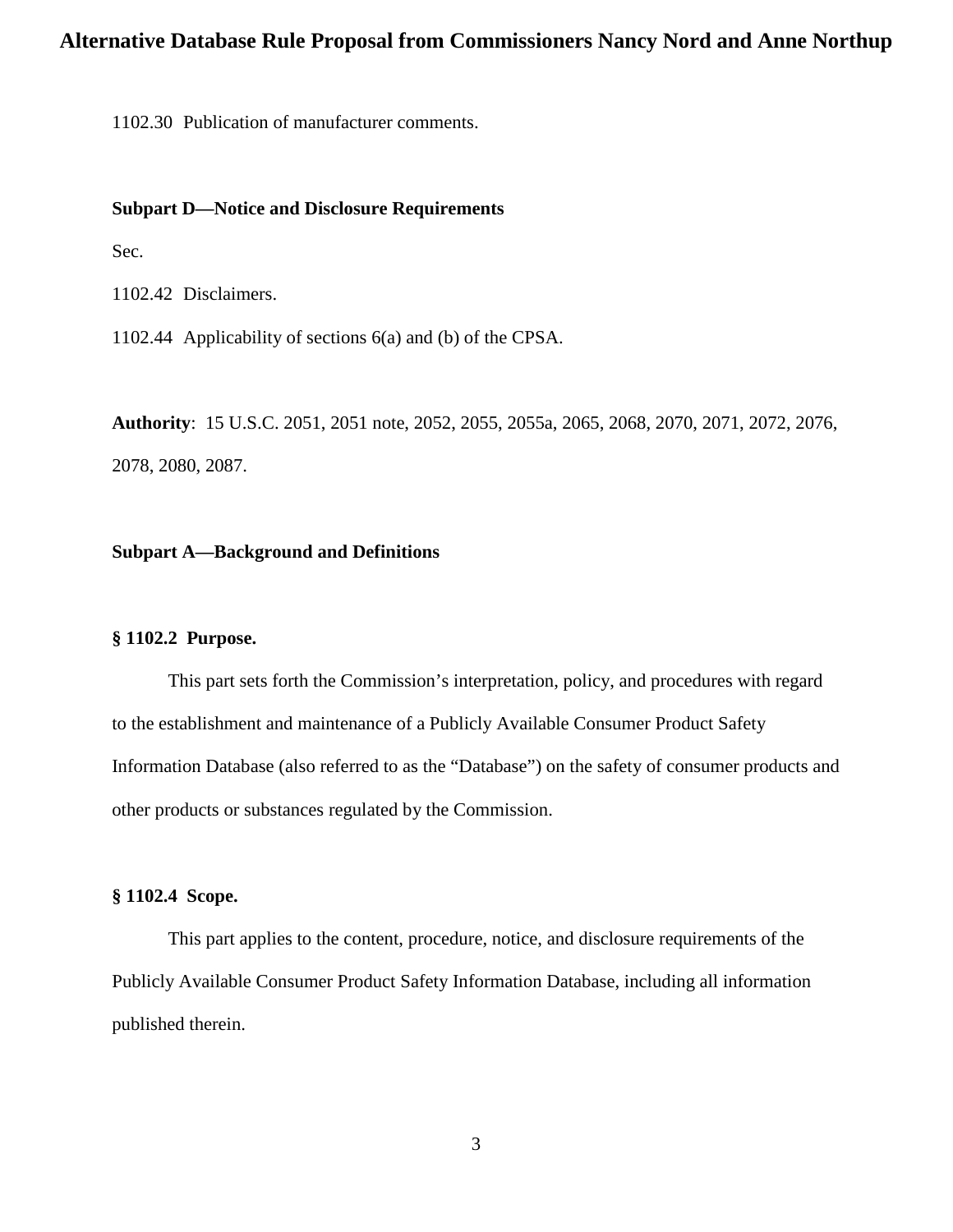### **§ 1102.6 Definitions.**

(a) Except as specified in paragraph (b) of this section, the definitions in section 3 of the Consumer Product Safety Act (CPSA) (15 U.S.C. 2052) apply to this part.

(b) For purposes of this part, the following definitions apply:

(1) *Additional information* means any information that the Commission determines is in the public interest to include in the Publicly Available Consumer Product Safety Information Database.

(2) *Consumer product* means a consumer product as defined in section 3(a)(5) of the CPSA, and also includes any other products or substances regulated by the Commission under any other acts it administers.

(3) *Harm* means injury*,* illness, or death, or risk of injury, illness, or death, as determined by the Commission.

(4) *Mandatory recall notice* means any notice to the public required of a firm pursuant to an order issued by the Commission under section 15(c) of the CPSA.

(5) *Manufacturer comment* means a comment made by a manufacturer or private labeler of a consumer product in response to a report of harm transmitted to such manufacturer or private labeler.

(6) *Publicly Available Consumer Product Safety Information Database,* also referred to as the Database, means the database on the safety of consumer products established and maintained by the CPSC as described in section 6A of the CPSA.

(7) *Report of harm* means any information submitted to the Commission through the manner described in § 1102.10(b), regarding an injury, illness, or death, or a risk of injury, illness, or death, as determined by the Commission, relating to the use of a consumer product.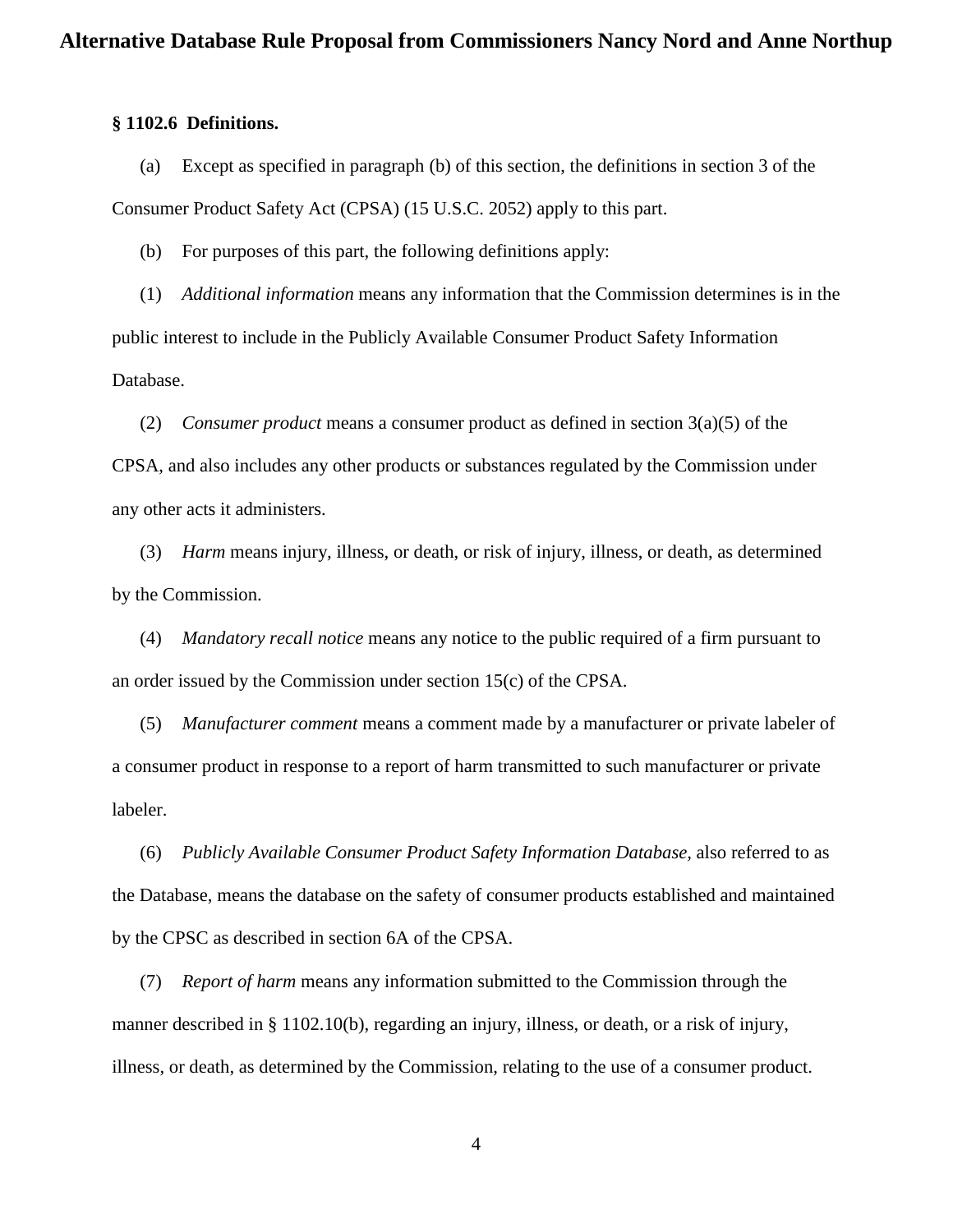(8) *Submitter of a report of harm* means any person or entity listed under § 1102.10(a) that submits a report of harm.

(9) *Voluntary recall notice* means any notice to the public by the Commission relating to a voluntary corrective action, including a voluntary recall of a consumer product, taken by a manufacturer in consultation with the Commission.

### **Subpart B—Content Requirements**

### **§ 1102.10 Reports of harm.**

(a) *Who may submit.* The following persons or entities may submit reports of harm:

(1) *Consumers* of the product about which a report of harm is submitted and family members or legal guardians submitting firsthand knowledge on the consumer's behalf about a particular incident;

(2) *Local, State, or Federal government agencies* including municipal government agencies, school systems, social services, child protective services, state attorneys general, and all executive and independent federal agencies as defined in Title 5 of the United States Code who in their official capacity directly obtain verifiable information about a particular incident;

(3) *Health care professionals* including medical examiners, coroners, physicians, nurses, physician's assistants, hospitals, and chiropractors who in their professional capacity interact with an injured consumer and thereby obtain firsthand or personally verifiable information about a particular incident;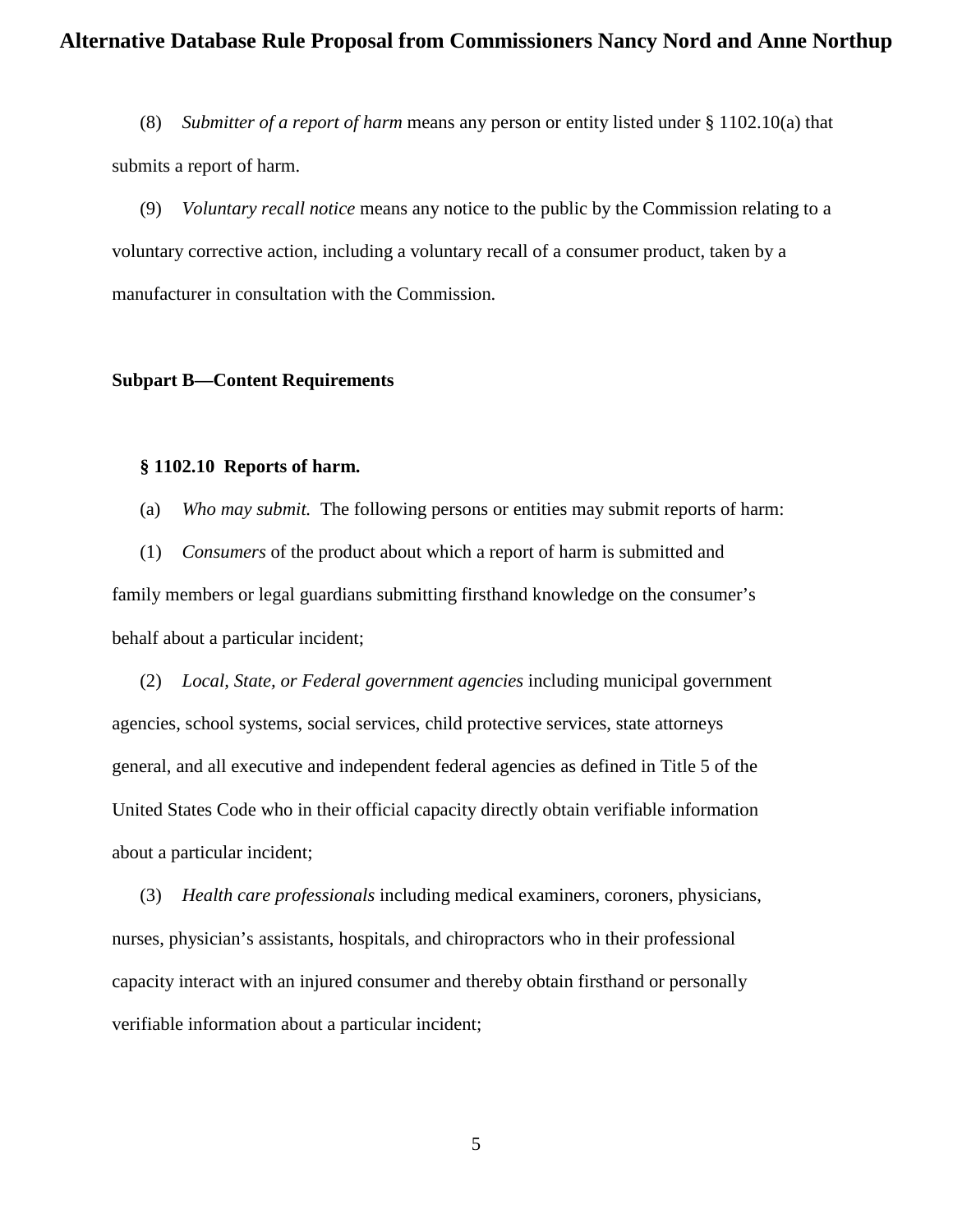(4) *Child service providers* including day care centers, day care providers, prekindergarten school, and child care providers who in their professional capacity interact with an injured child and thereby obtain firsthand or personally verifiable information about a particular incident; and

(5) *Public safety entities* including police, fire, ambulance, emergency medical services, federal, state, and local law enforcement entities, and other public safety officials who in their official capacity interact with injured consumers and thereby obtain firsthand or personally verifiable information about a particular incident.

(b) *Manner of submission*. To be entered into the Database, reports of harm must be submitted to the CPSC using one of the following methods:

(1) Internet submissions through the CPSC's Internet website on an electronic incident report form specifically developed to collect such information.

(2) Telephonic submissions through a CPSC call center, where the information is entered on the electronic incident form.

(3) Electronic mail directed to the Office of the Secretary at info@cpsc.gov, or by facsimile at 301-504-0127, provided that the submitter completes the incident report form available for download on the CPSC's Internet website specifically developed to collect such information.

(4) Written submissions to the Office of the Secretary, Consumer Product Safety Commission, 4330 East West Highway, Bethesda, MD 20814-4408. The Commission will accept only those written reports of harm that use the incident report form developed for the CPSC's Internet website; or

(5) Other means the Commission subsequently makes available.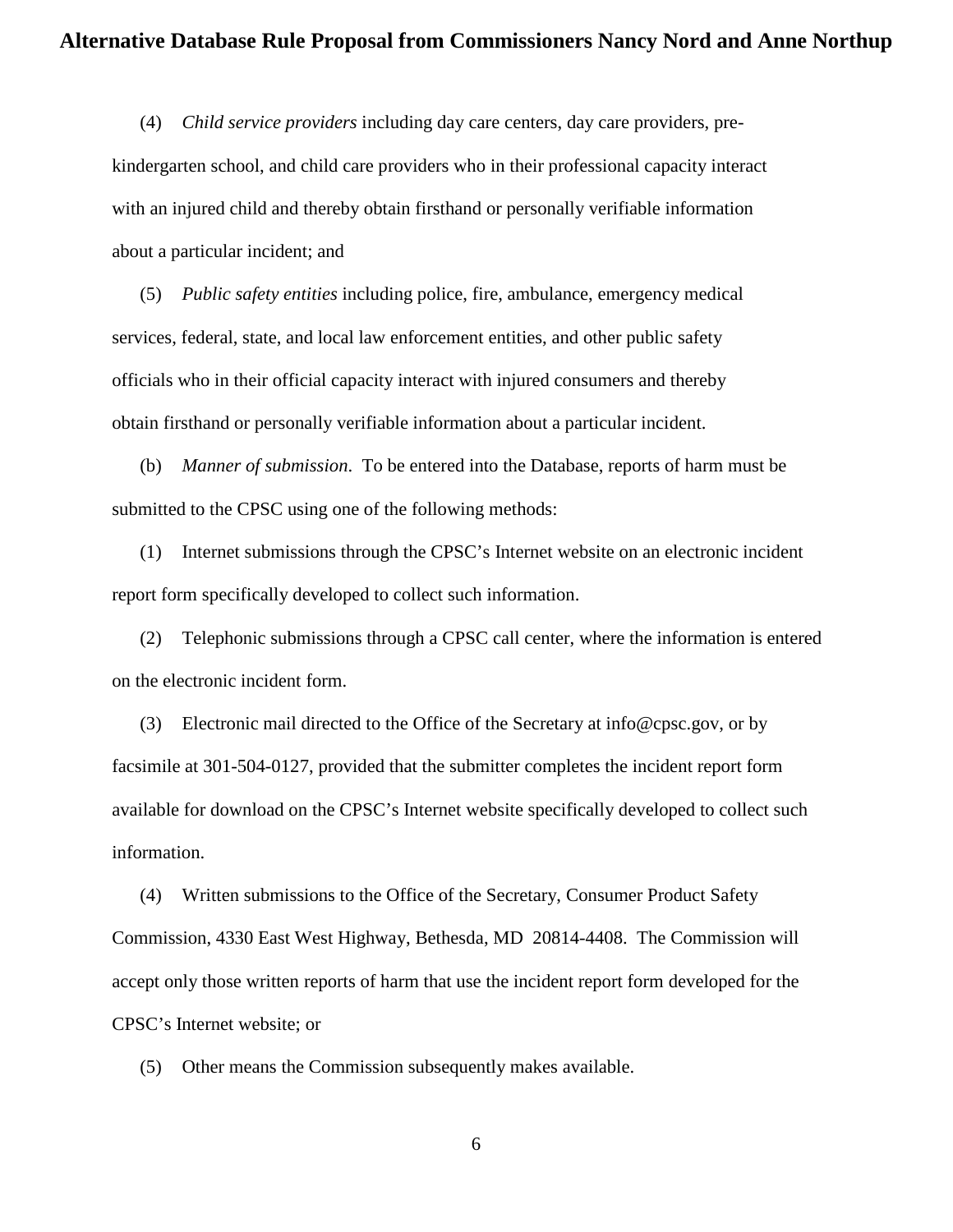(c) *Size limit of reports of harm.* The Commission may, in its discretion, limit the data size of reports of harm, which may include attachments submitted, where such reports of harm and attachments may negatively impact the technological or operational performance of the system.

(d) *Minimum requirements for publication*. Subject to §§ 1102.24 and 1102.26, the Commission will publish in the Publicly Available Consumer Product Safety Information Database reports of harm containing all of the following information:

(1) *Description of the consumer product*. The description of the consumer product must, at a minimum, include a word or phrase sufficient to distinguish the product as a consumer product, a component part of a consumer product, or a product or substance regulated by the Commission. To better assist consumers in evaluating the comparative safety of consumer products, the description should also seek to provide enough details to distinguish the reported product from other, similar products on the market and earlier or later versions of the same product. In addition then, a description of a consumer product shall include at least two of the following pieces of information: the name, including the brand name of the consumer product (where that is different from the manufacturer or private labeler name), model, serial number, date of manufacture (if known) or date code, UPC code, price paid, retailer, or any other descriptive information about the product.

(2) *Date of purchase.* The approximate date the item was purchased and whether it was new or used at the time of purchase.

(3) *Identity of the harmed consumer.* The first and last name of every person whose injury is the subject of the report of harm.

(4) *Identity of the manufacturer or private labeler.* The name of one or more manufacturers or private labelers of the consumer product. In addition to a firm name,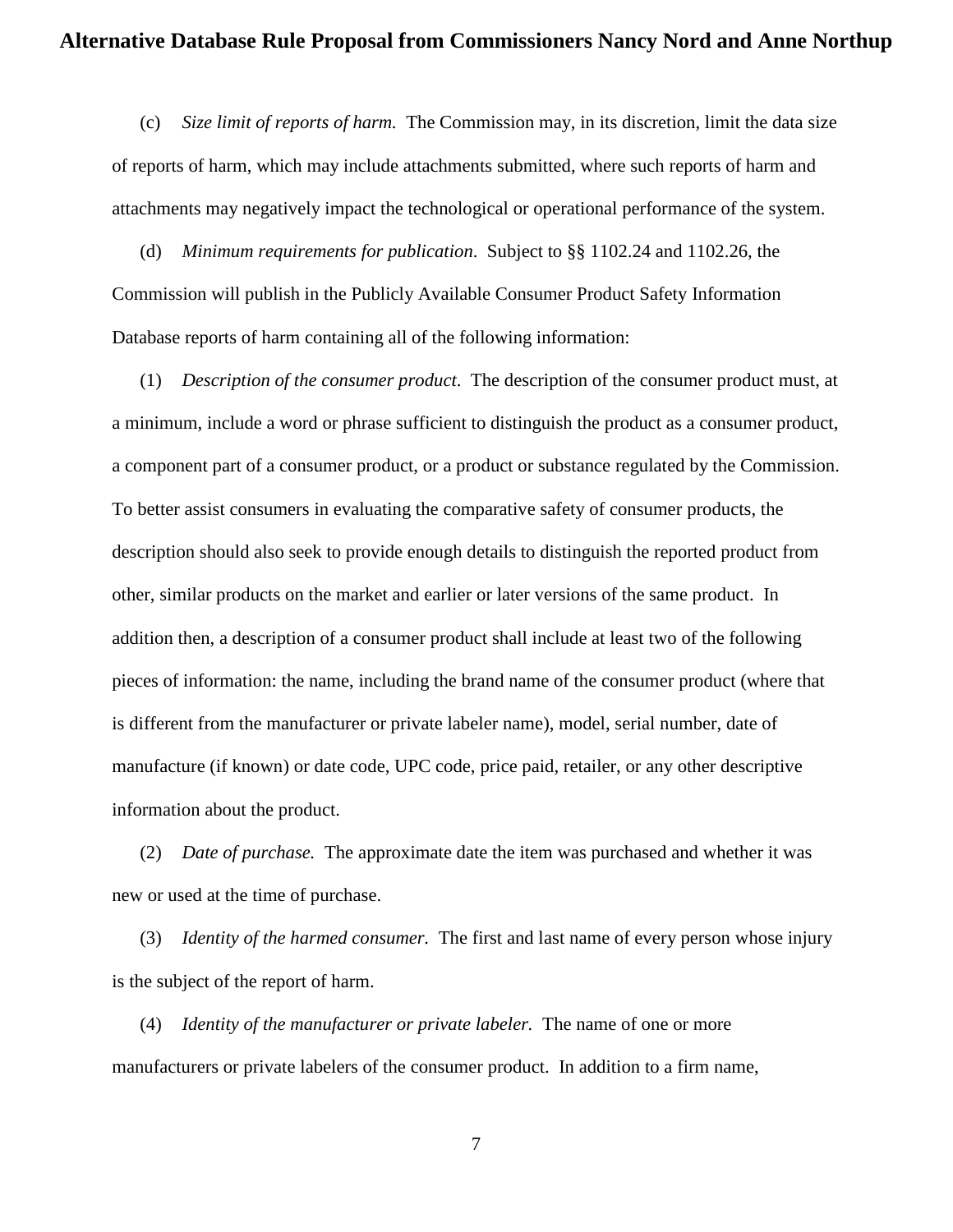identification of a manufacturer or private labeler may include a mailing address, phone number, or electronic mail address.

(5) *Description of the harm.* A brief narrative description of any illness, injury, or death, or risk of illness, injury, or death related to use of the consumer product. Examples of a description of harm or risk of harm include: death, asphyxiation, lacerations, burns, abrasions, contusions, fractures, choking, poisoning, suffocation, amputation, or any other narrative description relating to a bodily harm or risk of bodily harm. Incident reports that relate solely to the cost or quality of a consumer product, with no discernable bodily harm or risk of bodily harm, do not constitute "harm" for purposes of this part. A description of harm may, but need not, include the severity of any injury and whether any medical treatment was received. Descriptions of harm should be reasonably specific and not speculative.

(6) *Incident date*. The date, or an approximate date, on which the incident occurred.

(7) *Incident location.* The city and state where the incident occurred.

(8) *Category of submitter*. Indication of which category the submitter is in (*i.e.*, consumers, government agencies, *etc*.) from § 1102.10(a).

(9) *Contact information*. The submitter's first name, last name, complete mailing address, and either a telephone number or an email address, unless the submitter affirmatively states that he or she has neither, to allow for efficient and timely contact regarding a report of harm, when necessary. In addition, the submitter must provide the harmed consumer's first name, last name, complete mailing address, and either a telephone number or an email address, unless the submitter affirmatively states that the submitter was not able to obtain such information. Although this information will not be published in the Database, it is required information for the report of harm.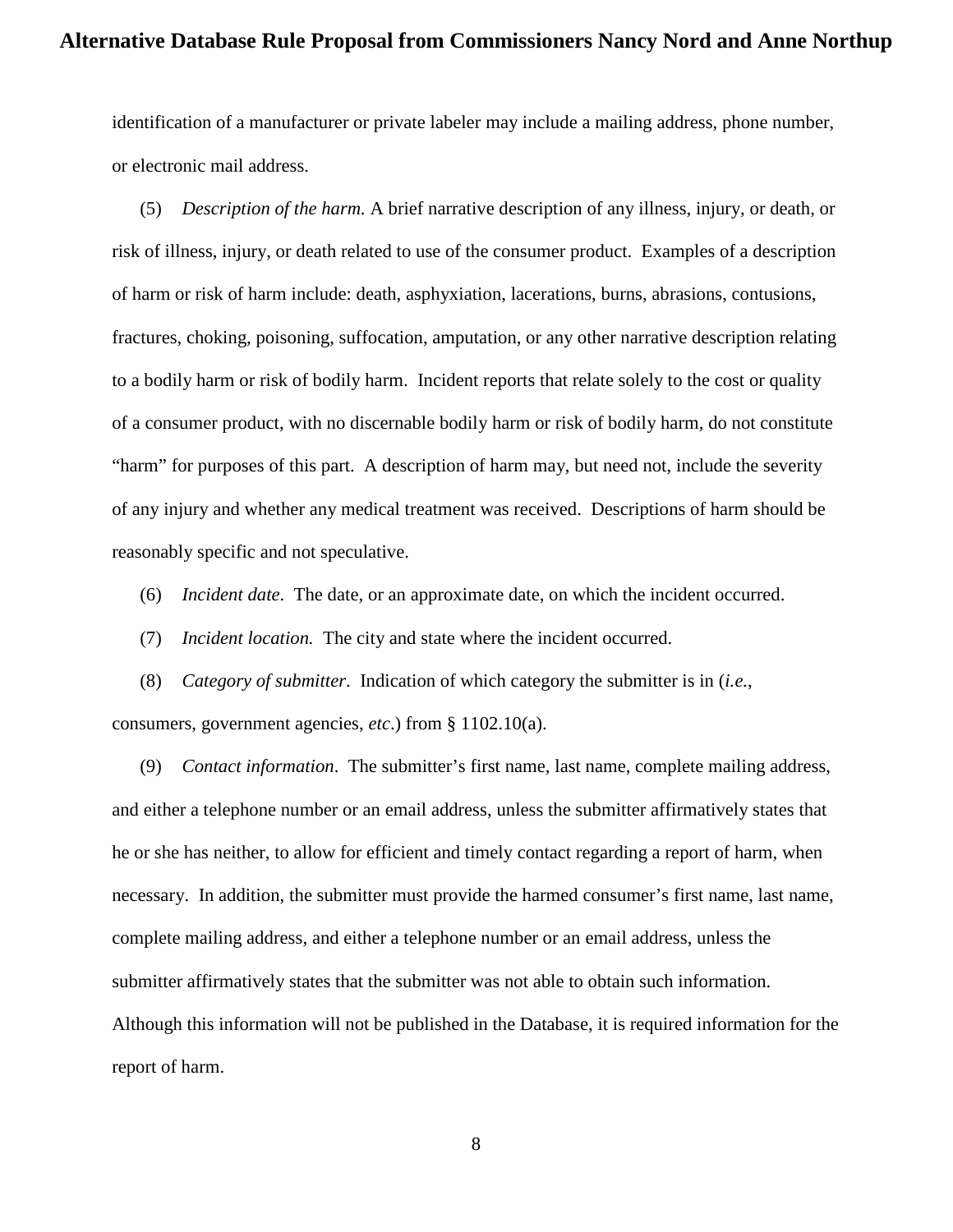(10) *Verification*. A submitter of a report of harm must affirmatively verify that he or she has reviewed the report of harm, and that the information contained therein is true and accurate to the best of the submitter's knowledge, information, and belief. Verification procedures for each method of submission will be specified.

(11) *Consent.* A submitter of a report of harm must consent to publication of the report of harm in the Database if he or she wants the information to be included in the Database.

(e) *Additional information requested on report of harm.* The minimum requirements (at § 1102.10(d)) for publication of a report of harm in the Database do not restrict the Commission from adding other categories of required information in the future.

(f) *Information not published.* The Commission will exclude the following information provided in a report of harm from publication in the Database:

(1) Name and contact information of the submitter of a report of harm;

(2) Harmed consumer's name and contact information;

(3) Photographs that in the determination of the Commission are not in the public interest, including photographs that depict a person or injury, or constitute an invasion of personal privacy based on the Privacy Act of 1974, Public Law 93-579 as amended, or for which the subject of the picture has not provided written consent.

(4) Medical records;

(5) Confidential information as set forth in § 1102.24;

(6) Materially inaccurate information as set forth in § 1102.26;

(7) Information in a report of harm that a submitter wishes to retract; and/or

(8) Any other information submitted on or with a report of harm, the inclusion of which in the Database, the Commission determines is not in the public interest. The Commission shall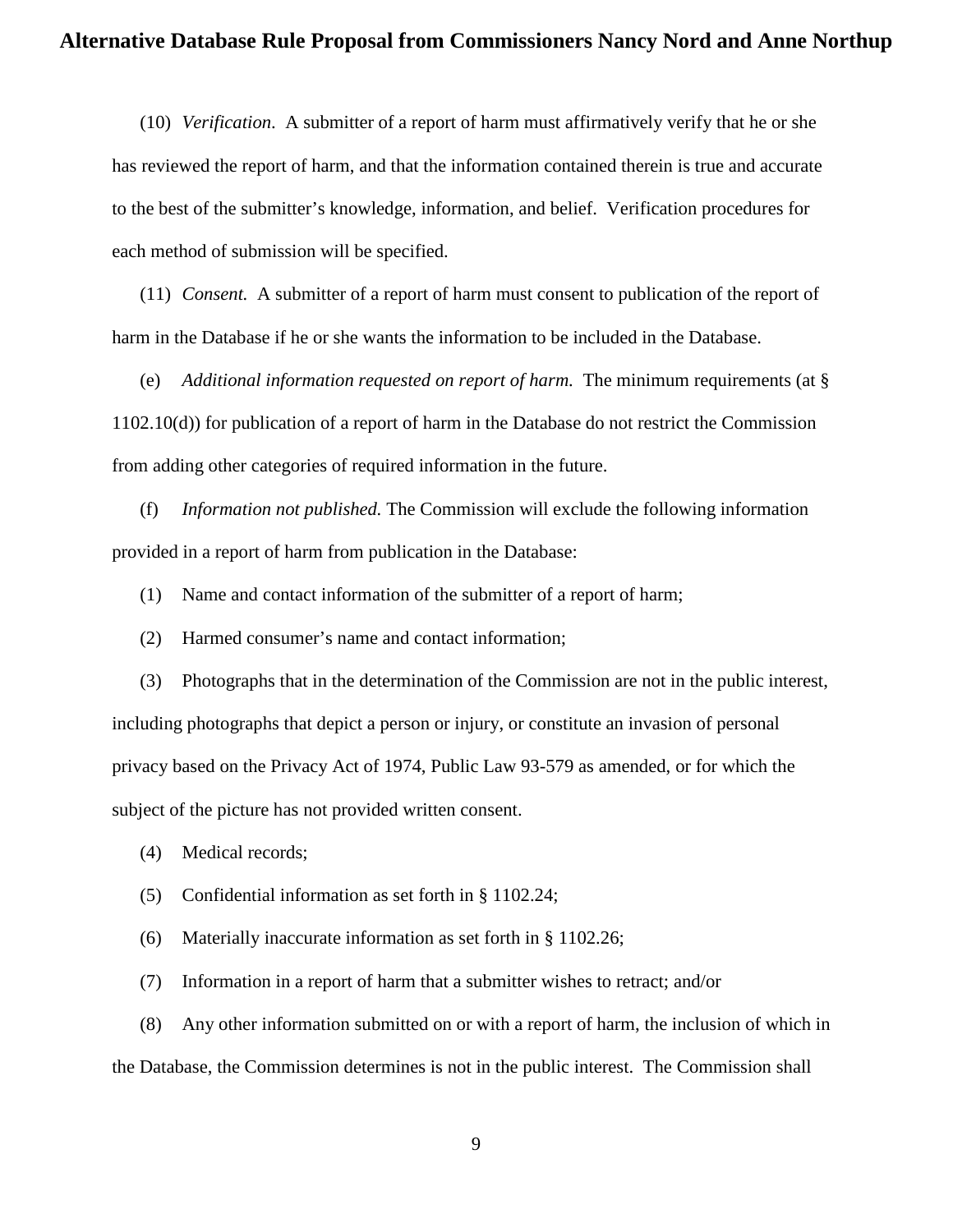consider whether the information is related to a product safety purpose served by the Database, including whether or not the information helps Database users to:

(i) Identify a consumer product;

(ii) Identify a manufacturer or private labeler of a consumer product;

(iii) Understand a harm or risk of harm related to the use of a consumer product; or

(iv) Understand the relationship between a submitter of a report of harm and the harmed consumer.

(g) *Reports of harm from persons under the age of 18.* The Commission will not accept any report of harm submitted by or about anyone under the age of 18 without consent of the parent or legal guardian of that person.

(h) *Incomplete reports of harm.* Any information received by the Commission related to a report of harm that does not meet the requirements for submission or publication will not be published, but will be maintained for internal use.

(i) *Official records of the Commission.* All reports of harm that are submitted to the Commission become official records of the Commission in accordance with 16 CFR § 1015.1. Alteration (or disposition) of any such records will only be in accordance with the procedures specified in this part.

### **§ 1102.12 Manufacturer comments.**

(a) *Who may submit.* A manufacturer or private labeler may submit a comment related to a report of harm if the report of harm identifies such manufacturer or private labeler and/or identifies its consumer product brand by name.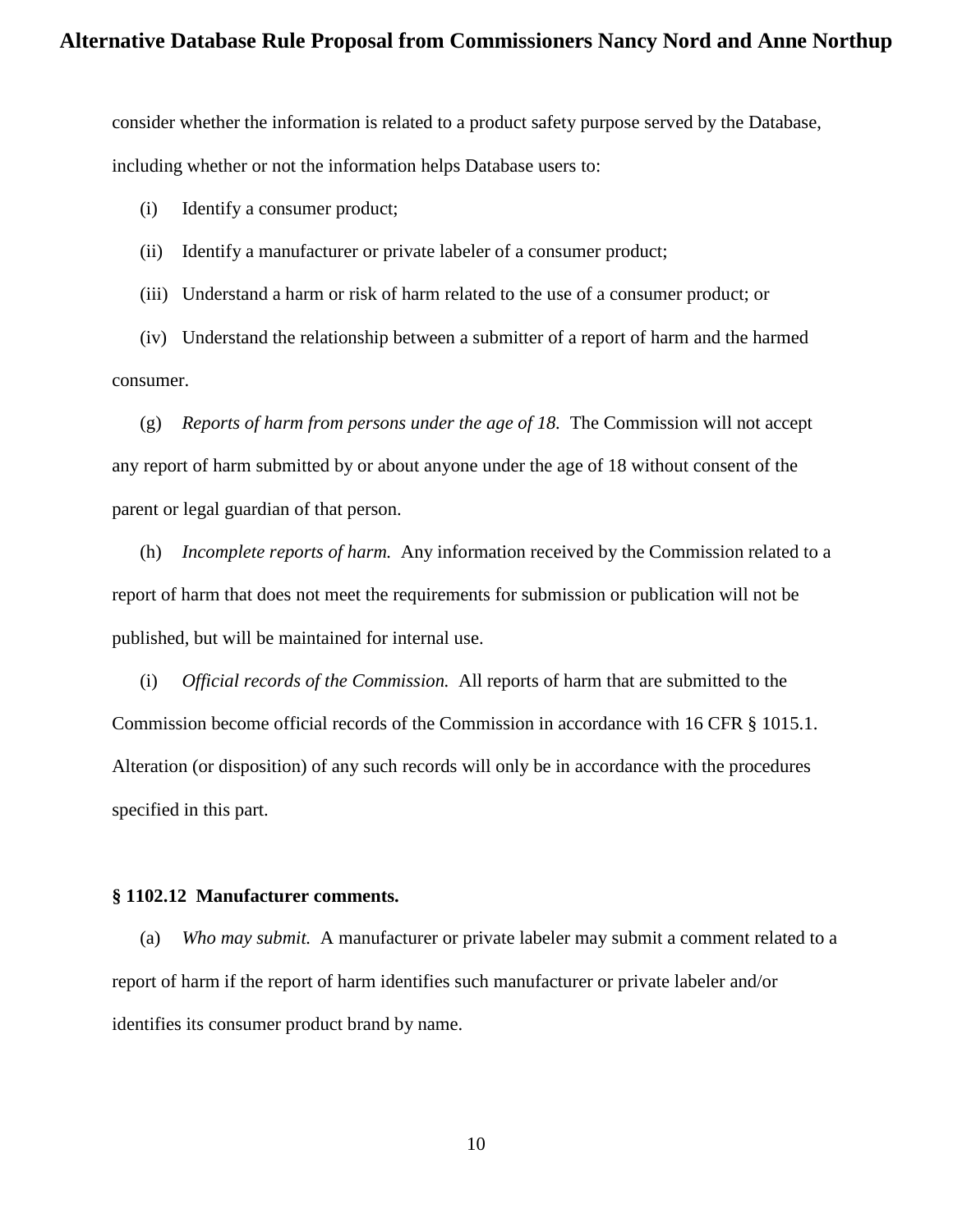(b) *How to submit.* A manufacturer or private labeler may submit comments to the CPSC using one of the following methods:

(1) A manufacturer or private labeler who registers with the Commission as described in § 1102.20(f) may submit comments through a manufacturer portal maintained on the CPSC's Internet website;

(2) A manufacturer or private labeler may submit comments by electronic mail, directed to the Office of the Secretary at info@cpsc.gov; or

(3) A manufacturer or private labeler may submit written comments directed to the Office of the Secretary, Consumer Product Safety Commission, 4330 East West Highway, Bethesda, MD 20814-4408.

(c) *What must be submitted.* Subject to §§ 1102.24 and 1102.26, the Commission will publish manufacturer comments related to a report of harm transmitted to a manufacturer or private labeler in the Database if such manufacturer comment meets the following requirements:

(1) *Manufacturer comment relates to report of harm*. The manufacturer or private labeler's comment must relate to information contained in a specific report of harm that identifies such manufacturer or private labeler and/or its consumer product brand by name and that is published in the Database.

(2) *Unique identifier*. A manufacturer comment must state the unique identifier provided by the CPSC.

(3) *Verification.* A manufacturer or private labeler must verify that it has reviewed the report of harm and the comment related to the report of harm and that the information contained in the comment is true and accurate to the best of the firm's knowledge, information, and belief.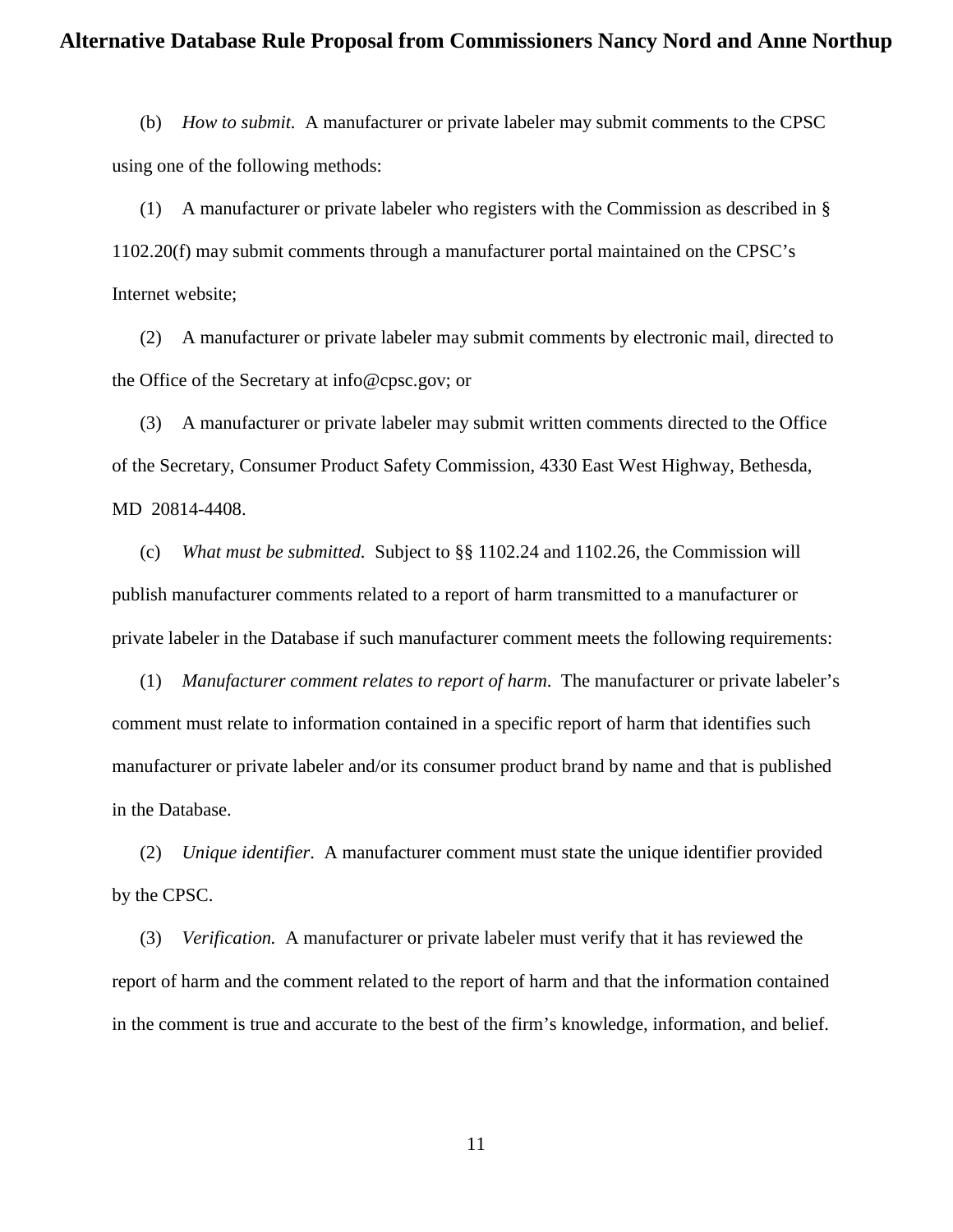(4) *Request for publication*. When a manufacturer or private labeler submits a comment regarding a report of harm, it may request that the Commission publish such comment in the Database. A manufacturer or private labeler must affirmatively request publication of the comment, and consent to such publication in the Database, for each comment submitted to the CPSC.

(d) *Information published*. Subject to §§ 1102.24 and 1102.26, the Commission will publish a manufacturer comment and the date of its submission to the CPSC in the Database if the comment meets the minimum requirements for publication as described in paragraph (c) of this section.

(e) *Information not published.* The Commission will neither publish in the Database consents and verifications associated with a manufacturer comment, nor portions of a comment that a manufacturer requests not to be published.

### **§ 1102.14 Recall notices.**

All information presented in a voluntary or mandatory recall notice that has been made available to the public shall be accessible and searchable in the Database.

### **§ 1102.16 Agency developed information.**

All information developed or considered by the CPSC in an investigation that leads to a decision not to issue a recall that has been made available to the public shall be accessible and searchable in the Database.

### **§ 1102.18 Additional information.**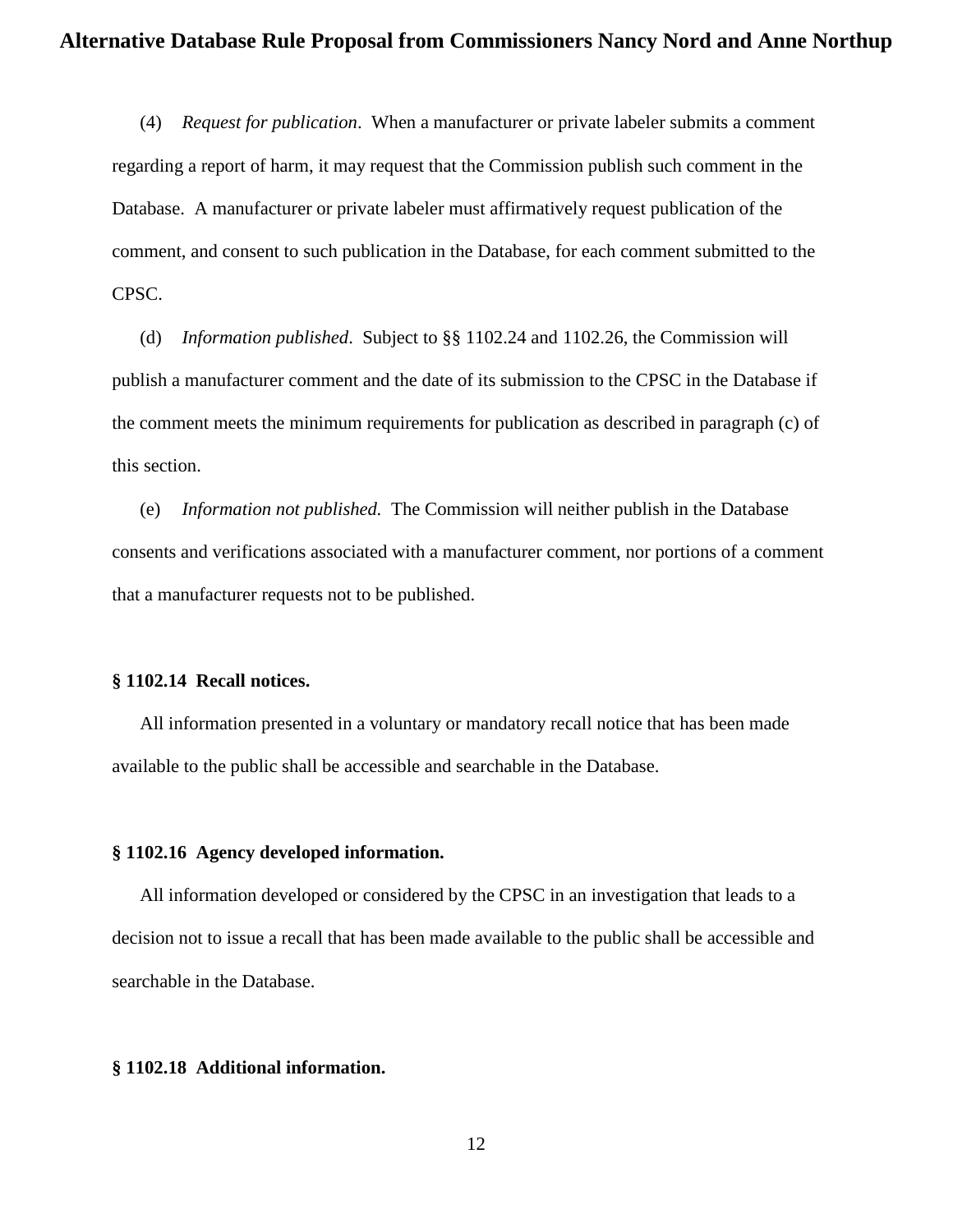In addition to reports of harm, manufacturer comments, and recall notices, the CPSC shall include in the Database any additional information it determines to be in the public interest, consistent with the requirements of section 6(a) and (b) of the CPSA. Under this heading, for example, the Commission could determine it to be in the public interest to publish specific product safety information received from professional engineers, product safety investigators, consumer advocates, trade associations, attorneys, or observers of a consumer product being used.

### **Subpart C—Procedural Requirements**

# **§ 1102.20 Transmission of reports of harm to the identified manufacturer or private labeler.**

(a) *Information transmitted.* Except as provided in paragraphs (a)(1) through (a)(4) of this section, the Commission will transmit all information provided in a report of harm, provided such report meets the minimum requirements for publication in the Database, to the manufacturer or private labeler identified in a report of harm. The following information will not be transmitted to a manufacturer or private labeler:

(1) Name and contact information for the submitter of the report of harm, unless such submitter provides express written consent (for example, by checking a box on the report of harm form) to provide such information to the manufacturer or private labeler;

(2) Name and contact information for the consumer who was injured or nearly injured by the product, if different from the submitter;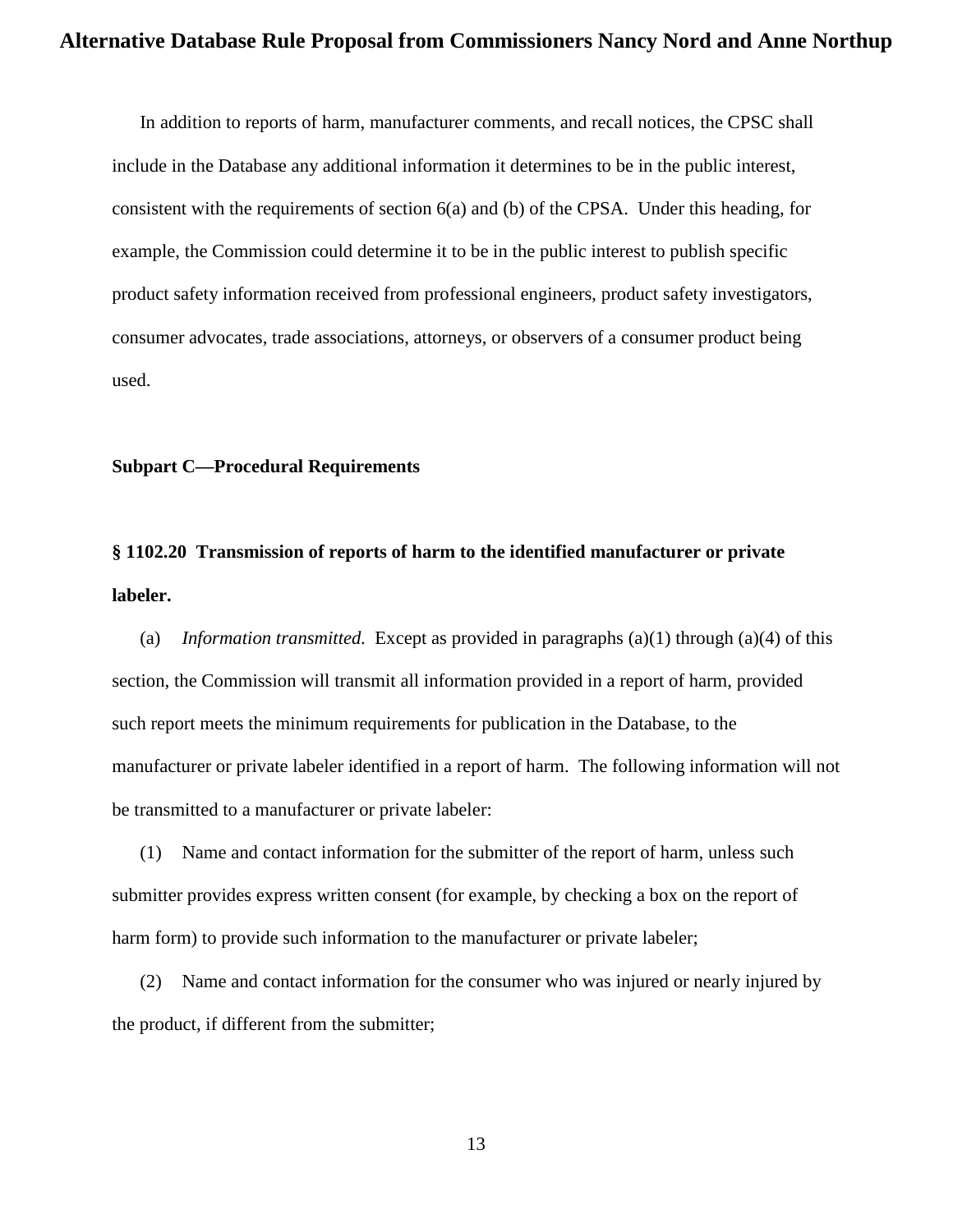(3) Photographs that depict a person or an injury or that will not be published in the database for any other reason;

(4) Medical records.

(b) *Limitation on use of contact information.* A manufacturer or private labeler who receives name and contact information for the submitter of a report of harm and/or for an injured or nearly injured consumer must not use or disseminate such information to any other party for any other purpose other than verification of information contained in a report of harm. Verification of information contained in a report of harm must not include activities such as sales, promotion, marketing, or any other commercial purpose. Verification of information contained in a report of harm may include verification of the:

(1) Identity of the submitter and/or the injured or nearly injured consumer, including name, location, contact information, age, and gender;

(2) Brand name of the consumer product, including serial or model number, UPC code, date code, color, size, price paid, or place of purchase;

(3) Approximate date of purchase and age of product at time of purchase;

- (4) Manufacturer or private labeler of the consumer product;
- (5) Harm or risk of harm related to the use of the consumer product;
- (6) Description of the incident related to use of the consumer product;
- (7) Date or approximate date and location of the incident;
- (8) Category of submitter;

(9) Whether the report is duplicative of a report already in the Database and/or related to a report filed separately with the company about the same incident; and/or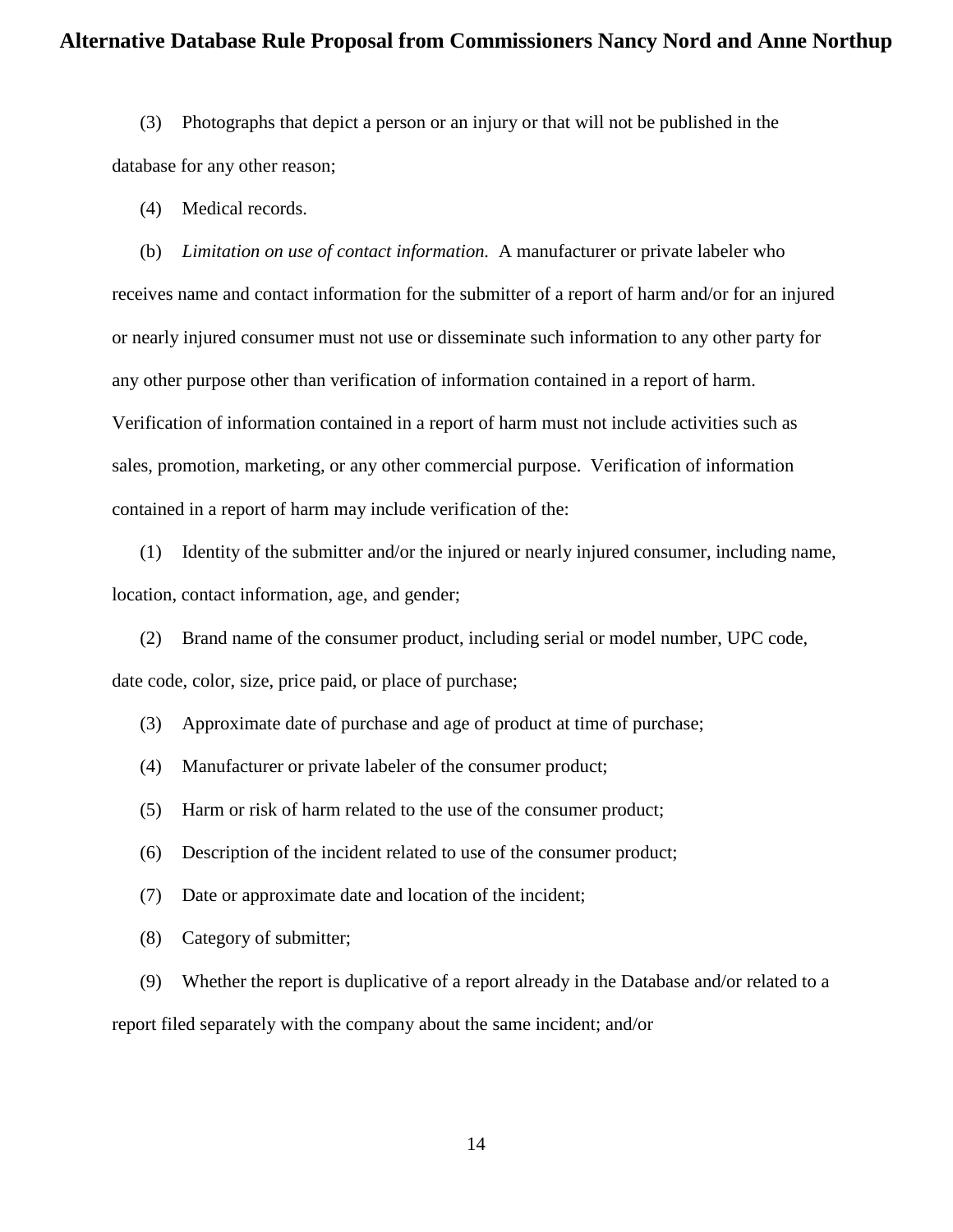(10) Any other aspect of a report of harm related to a minimum requirement for publication under  $\S 1102.10(d)$  or to additional information requested in a report of harm under  $\S 1102.10(e)$ .

(c) *Timing*. To the extent practicable, the Commission will transmit a report of harm to the manufacturer, the private labeler, or both where applicable within five business days of submission of the completed report of harm. If the Commission cannot determine who the manufacturer or private labeler is, then it will not post the report of harm on the public Database but will maintain the report for internal agency use. Examples of other circumstances that may arise that may make transmission of the report of harm impracticable within five business days include:

(1) The manufacturer and/or private labeler are out of business with no identifiable successors;

(2) The submitter misidentified a manufacturer or private labeler;

(3) The report of harm contained inaccurate or insufficient contact information for a manufacturer or private labeler; or

(4) The Commission cannot locate valid contact information for a manufacturer or private labeler.

(d) *Method of transmission*. The Commission will use the method of transmission and contact information provided by the manufacturer or private labeler. The Commission will transmit reports of harm to a manufacturer or private labeler who has registered with the Commission as described in paragraph (f) of this section. If a manufacturer or private labeler has not registered with the Commission, the Commission will send reports of harm through the United States mail to the firm's principal place of business, unless the Commission selects another equally effective method of transmission.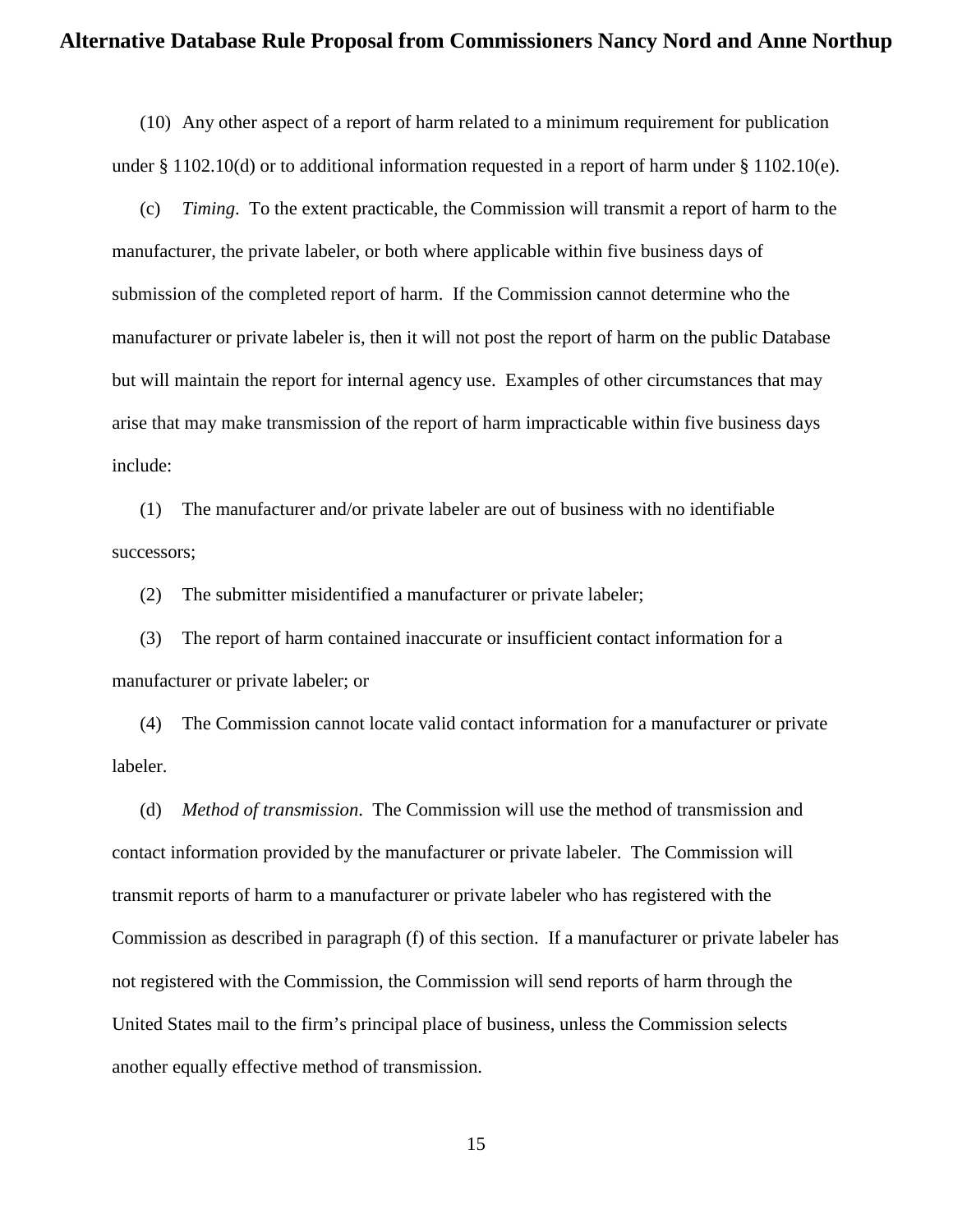(e) *Requests for inclusion in Database.* A manufacturer or private labeler may request the Commission to include its comments in the Database. However, a manufacturer or private labeler may also make comments to the Commission about the confidentiality, material inaccuracy, or other aspects of a report of harm without those comments being included in the Database.

(f) *Size limits of manufacturer comments*. The Commission may, in its discretion, limit the data size of comments, which may include attachments submitted, where such comments and attachments may negatively impact the technological or operational performance of the system.

(g) *Manufacturer registration*. Manufacturers and private labelers may register with the Commission to select a preferred method for receiving reports of harm which identify such firm as the manufacturer or private labeler. Manufacturers and private labelers that choose to register with the Commission must:

(1) Register with the Commission through a process identified for such registration;

(2) Provide and maintain updated contact information for the firm, including the name of the firm, title of a person to whom reports of harm should be directed, complete mailing address, telephone number, electronic mail address, and website address (if any); and

(3) Specify a preferred method to receive reports of harm that identify the firm as the manufacturer or private labeler of a consumer product.

#### **§ 1102.24 Designation of confidential information.**

(a) For purposes of this section, "confidential information" is considered to be information that contains or relates to a trade secret or other matter referred to in 18 U.S.C. § 1905 or that is subject to 5 U.S.C. § 552(b)(4).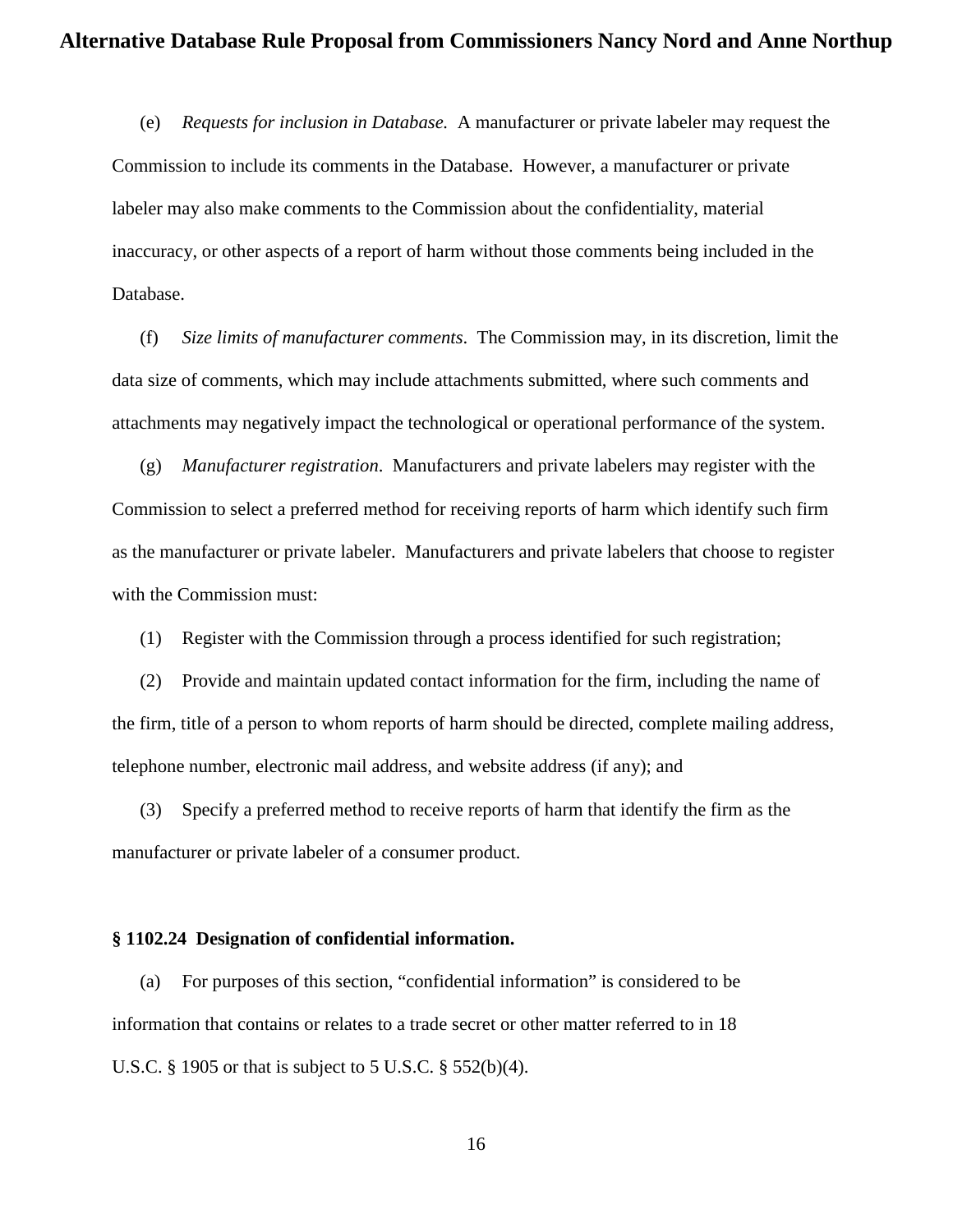(b) A manufacturer or private labeler identified in a report of harm and who receives a report of harm from the CPSC may review such report of harm for confidential information and request that portions of the report of harm be designated as confidential information. Each requester seeking such a designation of confidential information must by a preponderance of the evidence:

(1) Specifically identify the exact portion(s) of the report of harm claimed to be confidential and the precise redaction(s) requested;

(2) Explain why the identified information is confidential including under which statutory provision the claim falls;

(3) State whether the information claimed to be confidential has ever been released in any manner to a person who was not an employee or in a confidential relationship with the company, or otherwise legally obligated to maintain the confidentiality of the information;

(4) State whether the information so specified is commonly known within the industry or is readily ascertainable by outside persons with a minimum of time and effort;

(5) If known to the requester, state the company's relationship with the injured or nearly injured consumer and/or submitter of the report of harm; state how the submitter of the report of harm might have come to be in possession of the information requested for designation as confidential;

(6) Confirm that the person submitting the request for designation as confidential information is authorized to assert claims of confidentiality on behalf of the manufacturer or private labeler concerned.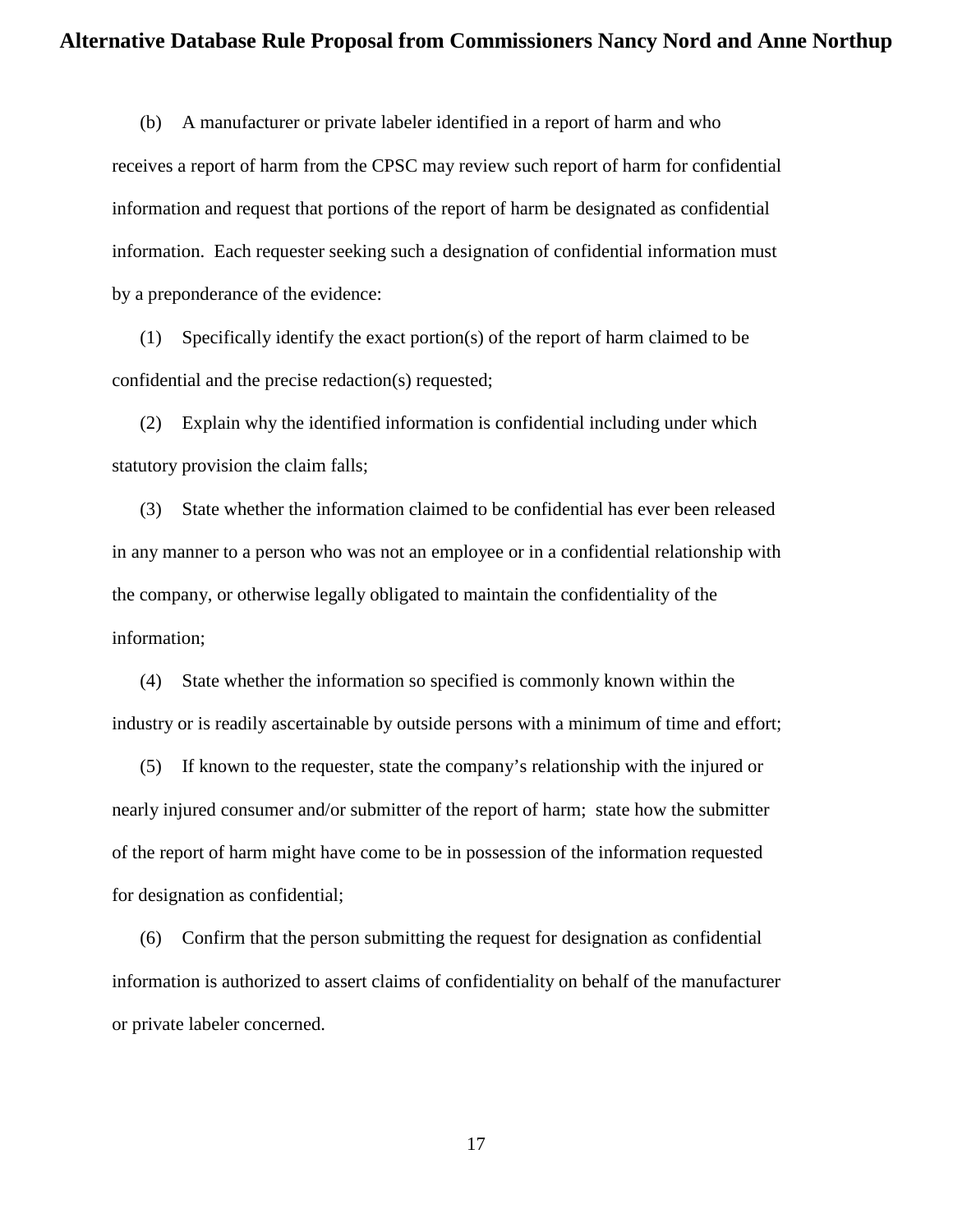(c) *Manner of submission*. Requests for designation of confidential information may be submitted in the same manner as manufacturer comments as described in § 1102.12(b). A request for designation of confidential information should be conspicuously marked or submitted on a special form to be made available by the Commission.

(d) *Timing of submission*. If a request for confidential designation is submitted before a report of harm is published, the Commission shall withhold a report of harm from publication in the Database until it makes a determination regarding confidential designation and redacts any and all information it agrees to designate as confidential.

(e) *Commission determination of confidentiality*. If the Commission determines that information in a report of harm is confidential, the Commission shall:

(1) Notify the manufacturer or private labeler which information it agrees to designate as confidential;

(2) Redact such confidential information in the report of harm; and

(3) Publish the report of harm in the Database without such confidential information.

(f) *Commission determination of no confidentiality*. If the Commission determines that a report of harm does not contain confidential information, the Commission shall:

(1) Notify the manufacturer or private labeler; and

(2) Publish the unredacted report of harm in the Database.

(3) In the event that a report of harm was already published and a court overturns the Commission's determination of no confidentiality, the Commission shall immediately redact the confidential information from the Database.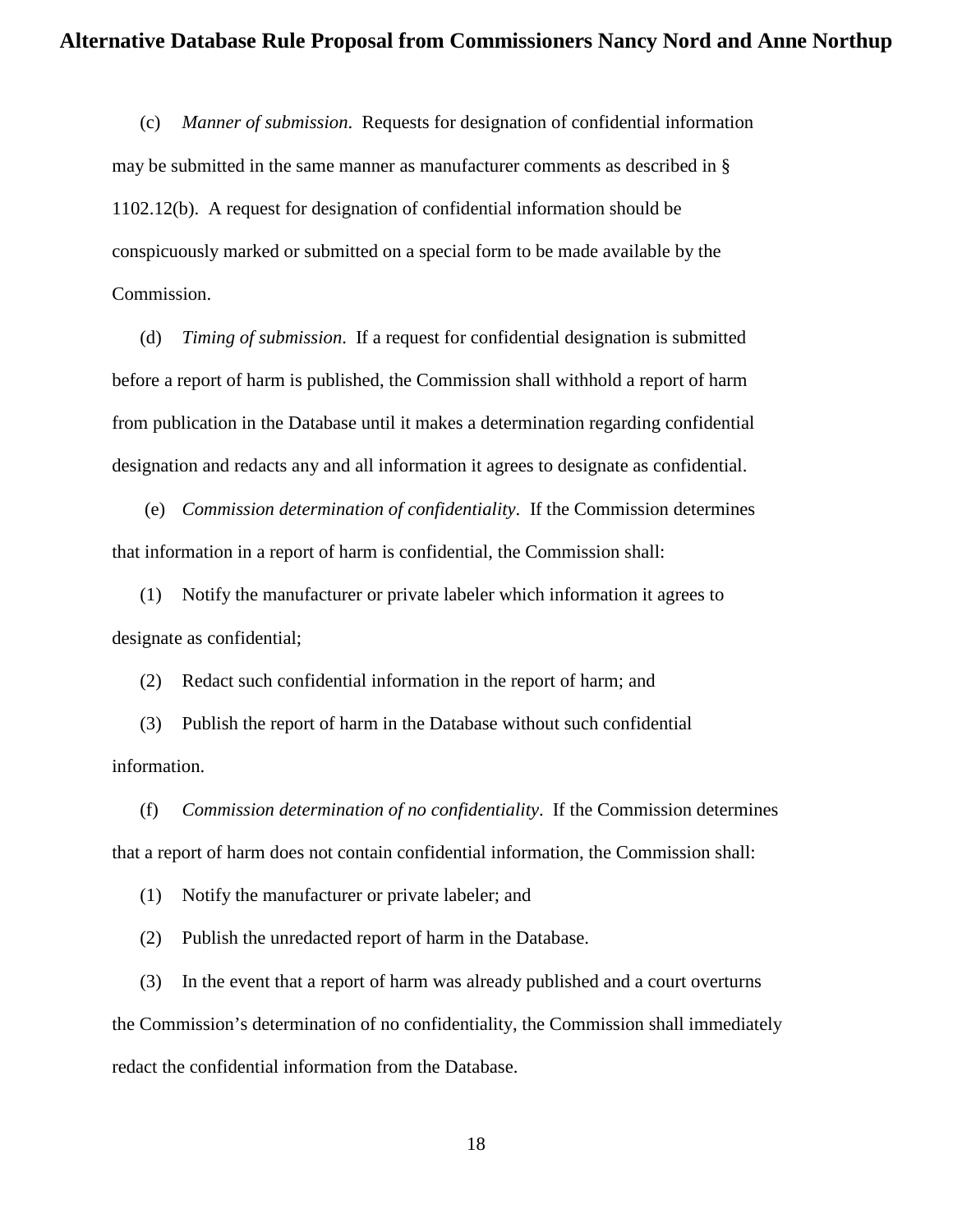(g) *Removal of confidential information.* As stated at 6A(c)(1)(C)(iii) of the CPSA, to seek removal from the Database of information requested for designation as confidential that was published in the Database following a Commission determination of no confidentiality, a manufacturer or private labeler may bring an action in the district court of the United States in the district in which the complainant resides, or has its principal place of business, or in the U.S. District Court for the District of Columbia. If such an action is brought, the Commission may, at its discretion, temporarily remove the report of harm from the Database while the action is pending. In addition, if a request for confidential designation is submitted after a report of harm has already been published in the Database, the Commission may, at its discretion, temporarily remove the report of harm from the Database while the Commission makes a determination regarding the designation of confidential information.

### **§ 1102.26 Determination of materially inaccurate information.**

(a) For purposes of this section, the following definitions apply:

(1) *Materially inaccurate information in a report of harm* means information that is false or misleading and relates to a matter which would likely affect a reasonable consumer's decision making about the product, including:

- (i) The identity of the submitter or harmed consumer;
- (ii) The description of the consumer product;
- (iii) The identity of the manufacturer or private labeler;
- (iv) The harm or risk of harm related to use of the consumer product;
- (v) The description of how the incident occurred;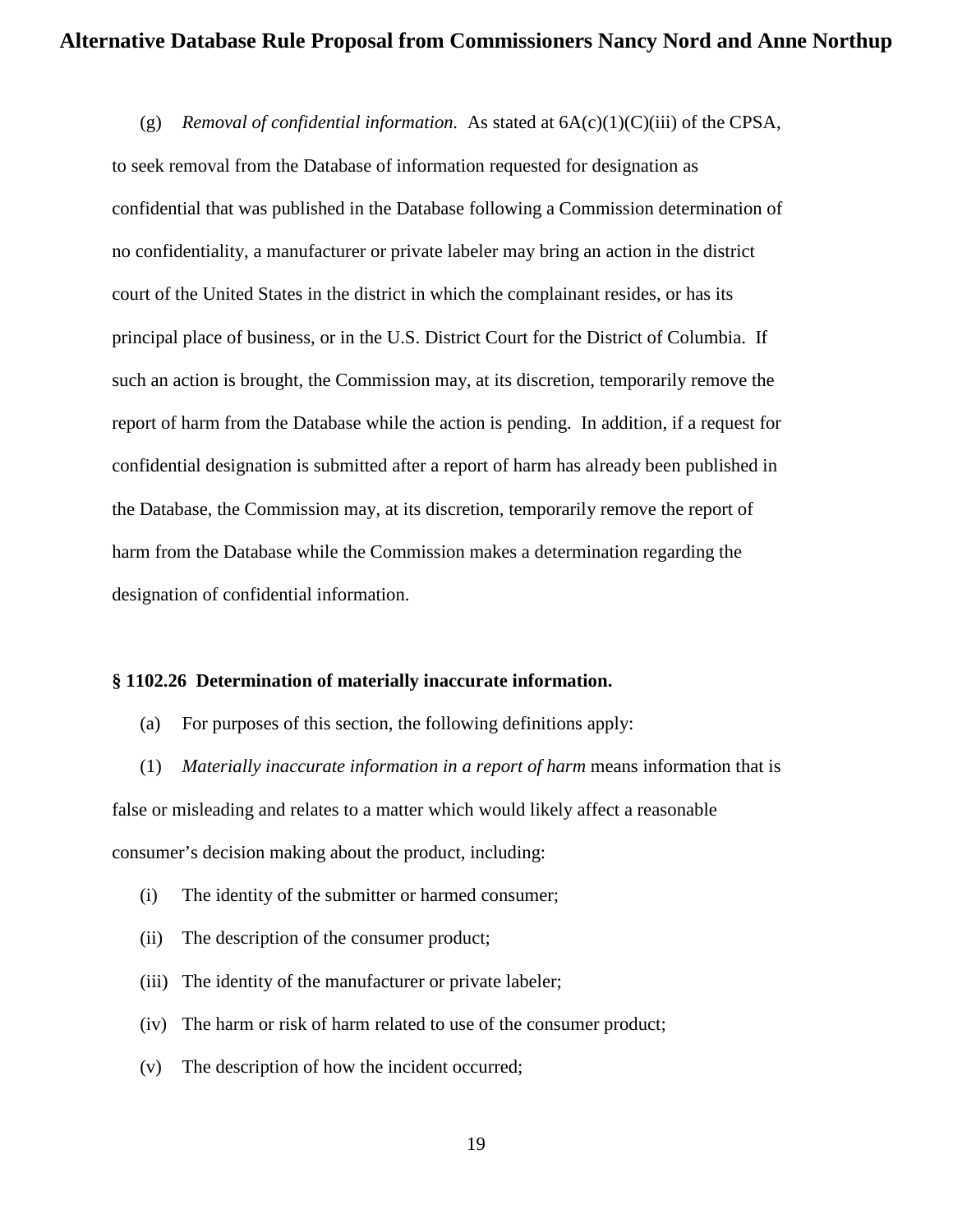(vi) The approximate incident date and location;

(vii) The category of submitter; or

(viii) Any other aspect of a report of harm related to a minimum requirement for publication under § 1102.10(d) or to additional information requested in a report of harm under § 1102.10(e).

(2) *Materially inaccurate information in a manufacturer comment* means information that is false or misleading and relates to a matter which would likely affect a reasonable consumer's decision making about the product, including:

(i) The identity of the submitter or harmed consumer;

(ii) The description of the consumer product;

(iii) The identity of the firm or firms responsible for the importation, manufacture, distribution, sale, or holding for sale a consumer product;

(iv) The harm or risk of harm, related to use of the consumer product;

(v) The status of a Commission, manufacturer, or private labeler investigation and whether the manufacturer or private labeler is engaging in a corrective action;

(vi) Whether the manufacturer has taken, or promised to take, any other action with regard to the product; or

(vii) Any other aspect of a report of harm related to a minimum requirement for publication under § 1102.10(d) or to additional information requested in a report of harm under § 1102.10(e).

(b) *Request for determination of materially inaccurate information*. Any manufacturer, private labeler, or submitter of a report of harm reviewing a report of harm or manufacturer comment pertaining to it, either before or after publication in the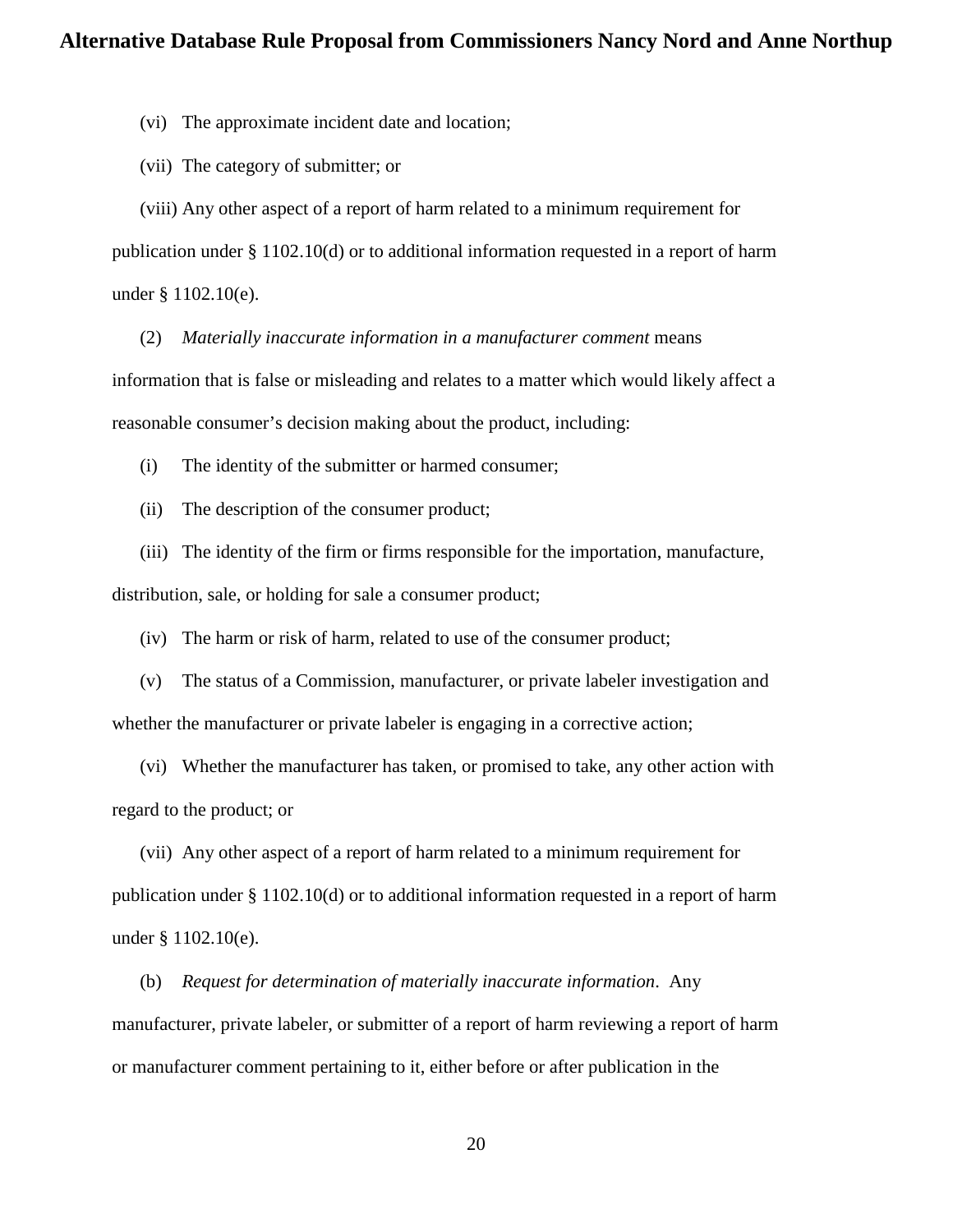Database, may request that the report of harm or manufacturer comment, or portions of such report of harm or manufacturer comment, be excluded from the Database or corrected by the Commission because it contains materially inaccurate information. Each requester seeking an exclusion or correction must by a preponderance of the evidence:

(1) State the unique identifier of the report of harm or manufacturer comment to which the request for a determination of materially inaccurate information pertains;

(2) Specifically identify the exact portion(s) of the report of harm or the manufacturer comment claimed to be materially inaccurate;

(3) State the basis for the belief that such information is materially inaccurate;

(4) Provide evidence, which may include documents, statements, electronic mail, Internet links, photographs, or any other evidence, sufficient for the Commission to make a determination that the specified information is materially inaccurate;

(5) State what relief the requester is seeking: exclusion of the entire report of harm or manufacturer comment; redaction of specific information; correction of specific information; or the addition of information to correct the material inaccuracy;

(6) If possible, state how an alleged material inaccuracy may be corrected without removing or excluding an entire report of harm or manufacturer comment;

(7) Confirm that the person submitting the allegation of material inaccuracy is authorized to make claims of material inaccuracy on behalf of the manufacturer or private labeler concerned (or, in the case of a claim of material inaccuracy made against a manufacturer's comment, confirm that the person submitting the allegation is the submitter of the original report of harm); and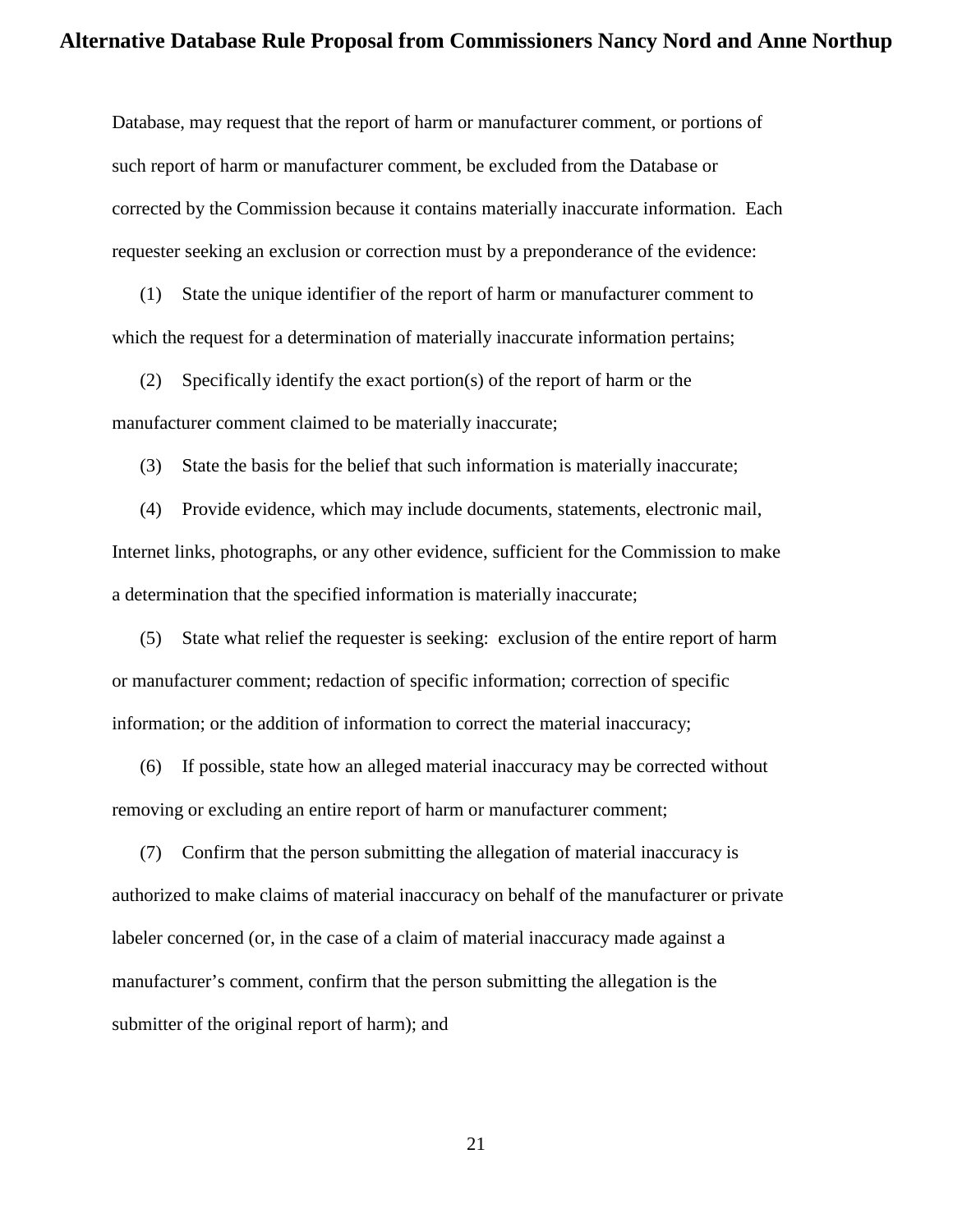(8) In the case of a manufacturer or private labeler, state what portion of its comments, if any, it requests to be included in the Database.

(c) *Manner of submission.*

(1) *Manufacturers and private labelers*. A manufacturer or private labeler may request a Commission determination of materially inaccurate information related to a report of harm in the same manner as described in § 1102.12(b). Such requests should be conspicuously marked or submitted on a special form to be made available by the Commission.

(2) *All other requests*. All other requests for a Commission determination of materially inaccurate information contained in a report of harm or manufacturer comment must be submitted to the CPSC using one of the methods listed below. The request seeking a Commission determination of materially inaccurate information may be made through:

(i) *Electronic mail*. By electronic mail directed to the Office of the Secretary at info@cpsc.gov; or

(ii) *Paper-Based.* Written submission directed to the Office of the Secretary, Consumer Product Safety Commission, 4330 East West Highway, Bethesda, MD 20814- 4408.

(d) *Timing of submission*. A request for a Commission determination regarding materially inaccurate information may be submitted at any time. If a request for determination of materially inaccurate information is submitted prior to publication of a report of harm in the Database, the Commission will post the report within 10 days of transmitting it to the manufacturer or private labeler if the Commission has made its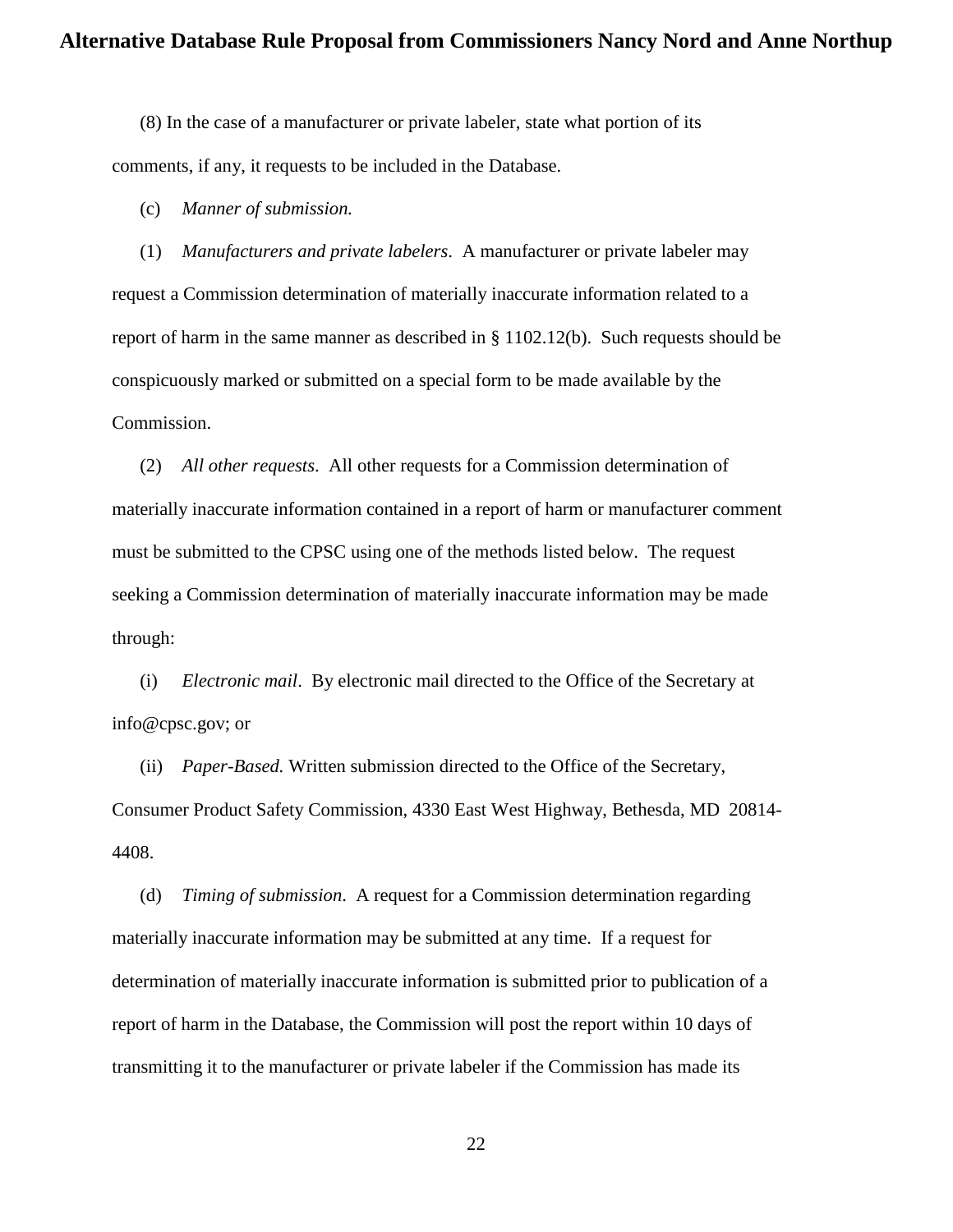determination during that time. Absent a request for determination, the Commission will publish reports of harm on the tenth business day after transmitting a report of harm. As per 6A(b)(1), if the Commission is not able to make a determination before the 10-day period ends, the Commission will withhold publication of the report of harm until it makes a determination. Once it makes a determination, the Commission will proceed under (f) as soon as practicable. The Commission will address requests for determination of material inaccuracy for reports of harm or comments already published in the database as soon as practicable.

(e) *Assistance with defense.* No request for a determination of materially inaccurate information should be made by any person who does not intend in good faith, and so certifies in writing, to assist the Commission in the defense of any judicial proceeding that thereafter might be brought to compel the disclosure of information that the Commission has determined to be materially inaccurate information.

(f) *Notice.* 

(1) The Commission shall notify a party requesting a determination regarding materially inaccurate information under (4)(A) of its determination and method of resolution before publishing the report of harm.

(2) The Commission shall notify a party requesting a determination regarding materially inaccurate information under (4)(B) of its determination and method of resolution upon resolving such request.

(g) *Commission determination of material inaccuracy before publication*. If the Commission determines that information in a report of harm or manufacturer comment is materially inaccurate before it is published in the Database, the Commission shall: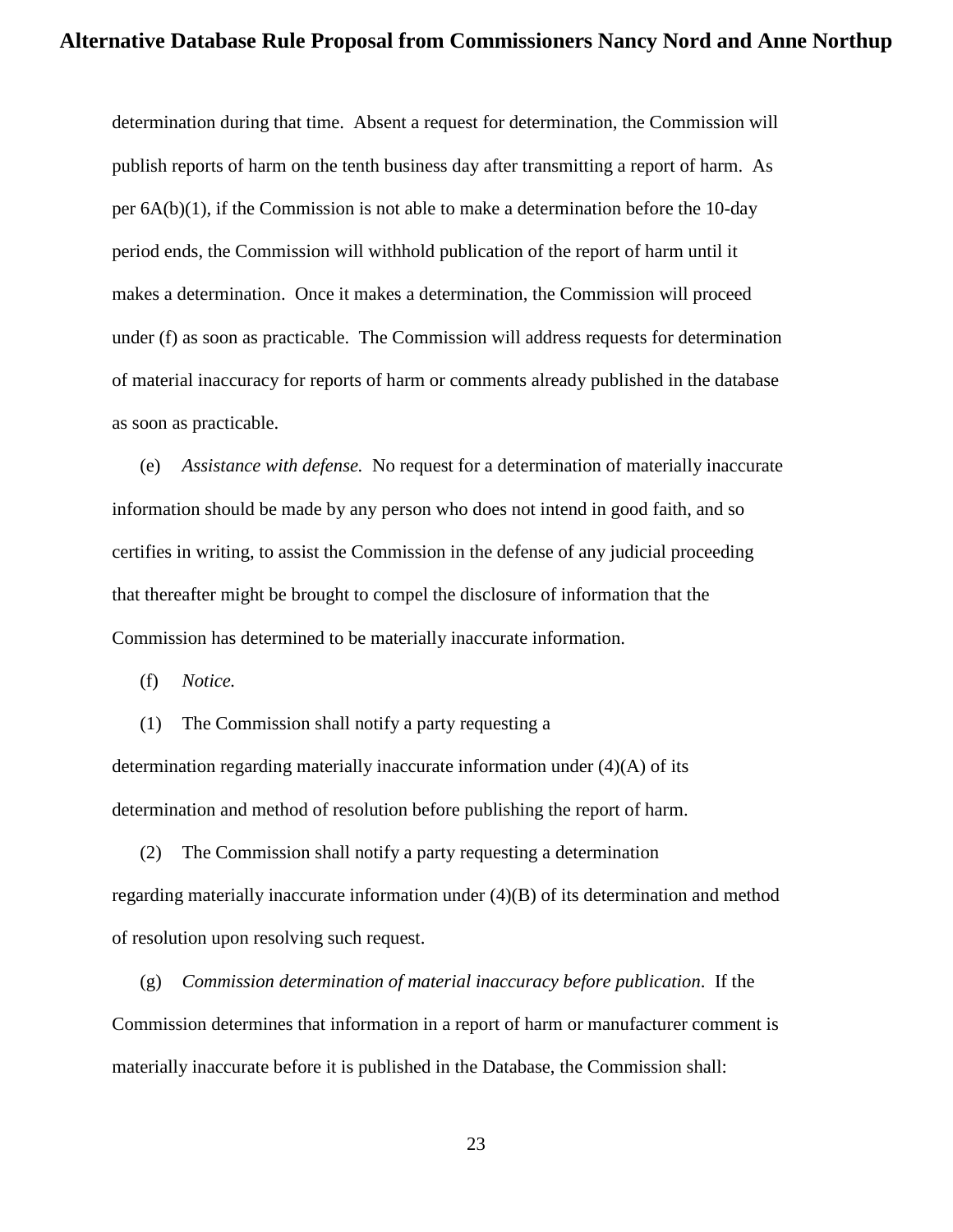(1) Decline to add the materially inaccurate report of harm or manufacturer comment to the Database;

(2) Correct the materially inaccurate information, and, if the minimum requirements for publication as set forth in §§ 1102.10(d) and 1102.12(c) are met, publish the report of harm or manufacturer comment in the Database; or

(3) Add information to the report of harm or the manufacturer comment to correct the materially inaccurate information, and—if the minimum requirements for publication as set forth in §§ 1102.10(d) and 1102.12(c) are met—publish the report of harm or manufacturer comment in the Database.

(h) *Commission determination of material inaccuracy after publication*. If the Commission determines, after an investigation, that specified information in a report of harm or manufacturer comment is materially inaccurate after the report of harm or manufacturer comment has been published in the Database, the Commission shall, no later than seven business days after such determination:

(1) Remove the report of harm or manufacturer comment from the Database, including any associated documents, photographs, or comments;

(2) Correct the information, and—if the minimum requirements for publication as set forth in §§ 1102.10(d) and 1102.12(c) are met—maintain the report of harm or manufacturer comment in the Database; or

(3) Add information to the report of harm or the manufacturer comment to correct the materially inaccurate information, and—if the minimum requirements for publication as set forth in §§ 1102.10(d) and 1102.12(c) are met—maintain the report of harm or manufacturer comment in the Database.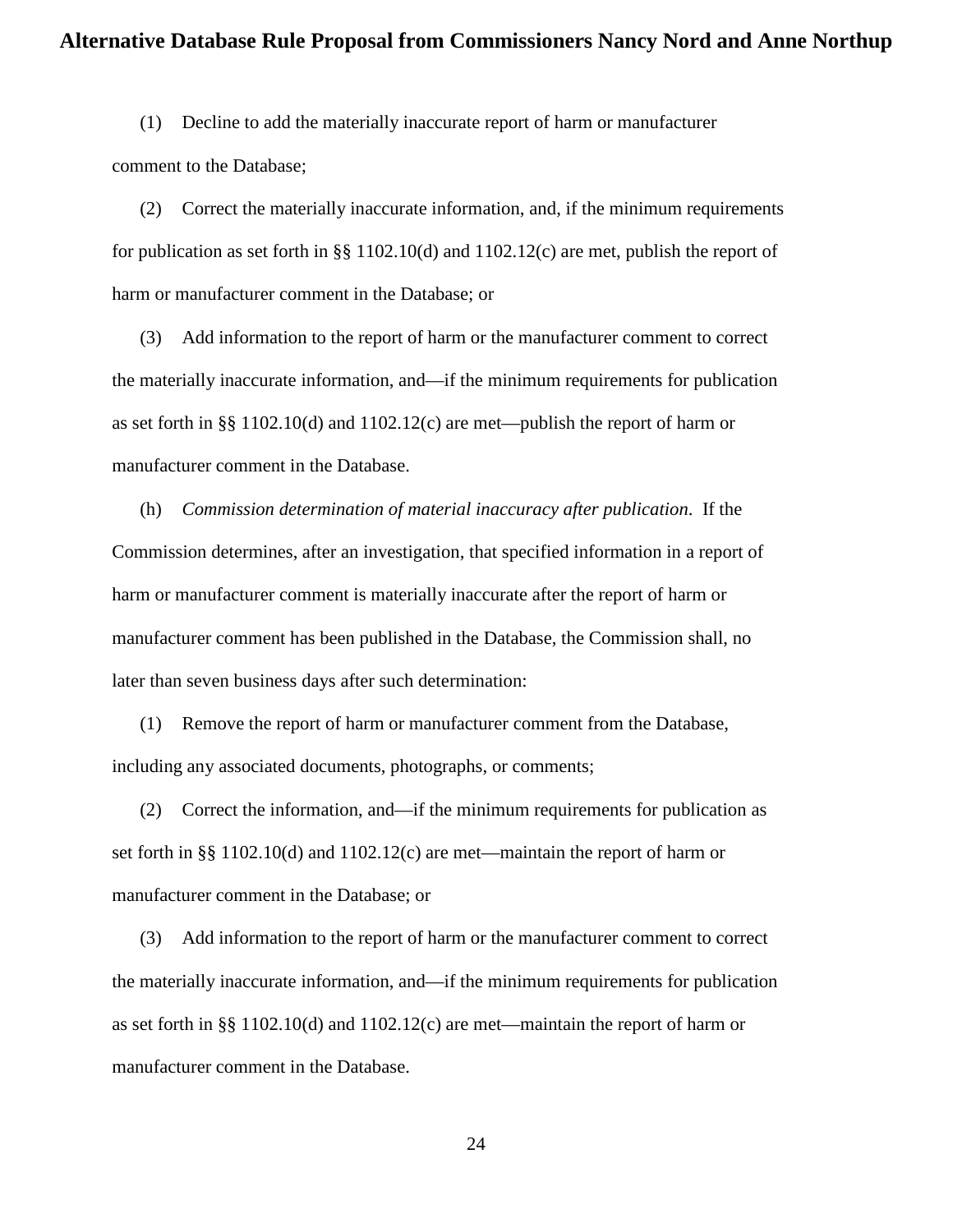(i) *Commission discretion*. In exercising its discretion whether to remove, correct, or add information to correct materially inaccurate information contained in a report of harm or manufacturer comment, the Commission shall be guided by its statutory purposes of protecting the public against unreasonable risks of injury and assisting consumers in evaluating the comparative safety of consumer products accurately.

(j) *Commission determination of no material inaccuracy*. If the Commission determines that specified information in a report of harm or manufacturer comment does not contain materially inaccurate information, the Commission will:

(1) Notify the requester of its determination; and

(2) Publish the report of harm or manufacturer comment, if not already published, in the Database if the minimum requirements set forth in §§ 1102.10(d) and 1102.12(c) are met.

(k) *Commission action in absence of request.* The Commission may review a report of harm or manufacturer comment for materially inaccurate information on its own initiative, following the same notice and procedural requirements set forth in paragraphs (g) through (i) of this section.

(l) *Appeals from initial denials; reconsideration by the General Counsel*

(1) When the General Counsel has denied a request for designation of confidentiality or determination of material inaccuracy in whole or in part, the requester may, within 10 days of its receipt, appeal the denial to the General Counsel of the Consumer Product Safety Commission.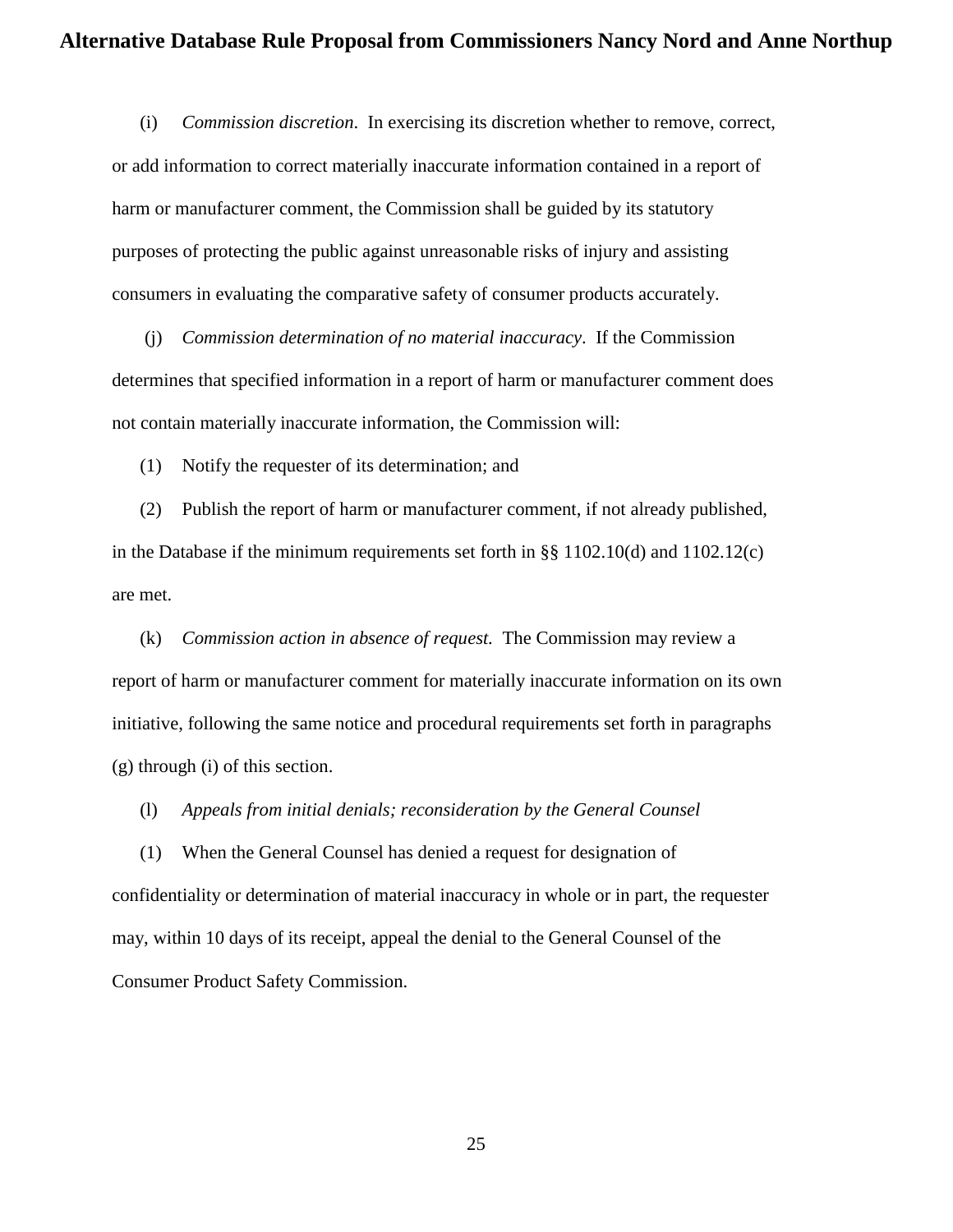(2) The General Counsel, upon reconsideration, will act upon an appeal within 10 working days of its receipt. The time limitations on an appeal begin to run as of the time an appeal is received by the Office of the Secretary and date stamped.

(3) After reviewing the appeal, the General Counsel will reconsider his/her initial denial. If the General Counsel upon reconsideration determines the requested information is confidential or materially inaccurate, an appeal as to the information determined will be considered moot; and the Secretary will so inform the requester and submitter of the information. If the General Counsel decides to affirm the initial denial, in whole or in part, the General Counsel will decide the appeal within 10 days.

(4) The General Counsel shall have the authority to grant or deny all appeals. In unusual or difficult cases the General Counsel may, in his/her discretion, refer an appeal to the Commissioners for determination.

(5) The General Counsel's action on appeal shall be in writing, shall be signed by the General Counsel, and shall constitute final agency action. A denial in whole or in part of a request for determination on appeal shall set forth the reasons relied upon. A denial in whole or in part shall also inform the requester of his/her right to seek judicial review of the Commission's final determination in a United States district court, as specified in  $6A(c)(2)(C)(iii)$ .

(6) If no response is made to the requester within 10 working days, the requester may consider his/her administrative remedies exhausted and seek judicial relief in a United States district court. When no response can be made within the applicable time limit, the General Counsel shall inform the requester of the reason for the delay, of the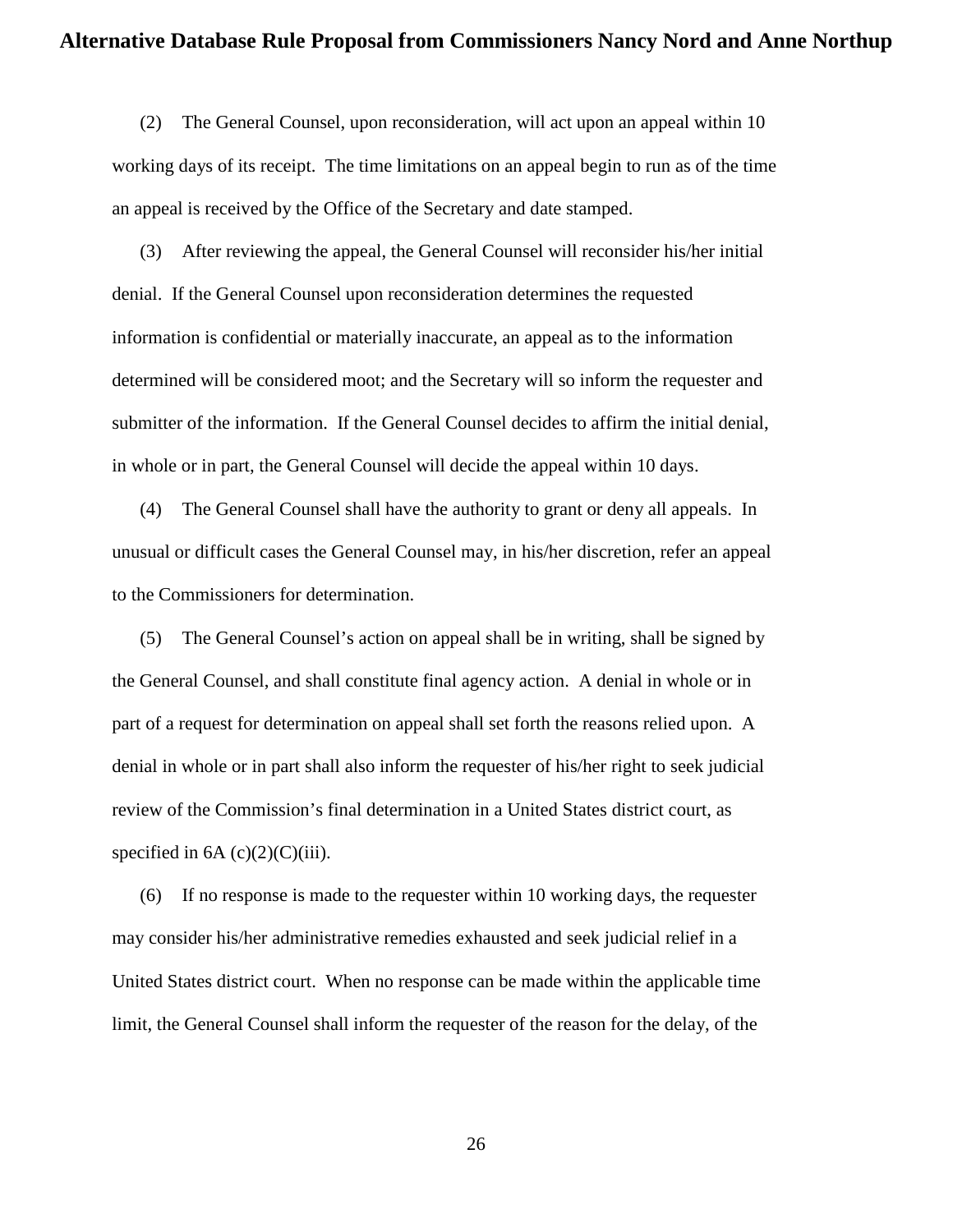date by which a response may be expected, and of the requester's right to seek judicial review as specified in  $6A$  (c)(2)(C)(iii).

(7) Copies of all appeals and copies of all actions on appeal shall be furnished to and maintained in a public file by the Secretary.

### **§ 1102.28 Publication of reports of harm.**

(a) *Timing.* Subject to §§ 1102.10, 1102.24, and 1102.26, the Commission will publish reports of harm that meet the requirements for publication in the Database. The Commission will publish reports of harm as soon as practicable, but not later than the tenth business day after such report of harm is transmitted to the manufacturer or private labeler by the CPSC—unless a determination of confidentiality or material inaccuracy is still pending at that time.

(b) *Exceptions*. The Commission may publish a report of harm that meets the requirements of  $\S 1102.10(d)$  in the Database beyond the 10 business day time frame set forth in paragraph (a) of this section if the Commission determines that a report of harm misidentifies or fails to identify all manufacturers or private labelers. Such information must be corrected through the procedures set forth in § 1102.26 for materially inaccurate information in a report of harm. Once a manufacturer or a private labeler has been identified correctly, the time frame set forth in paragraph (a) of this section shall apply.

### **§ 1102.30 Publication of manufacturer comments.**

*Timing*. Subject to §§ 1102.12, 1102.24, and 1102.26, the Commission will publish in the Database manufacturer comments submitted in response to a report of harm that meet the minimum requirements set forth in § 1102.12(c). This publication will occur at the same time as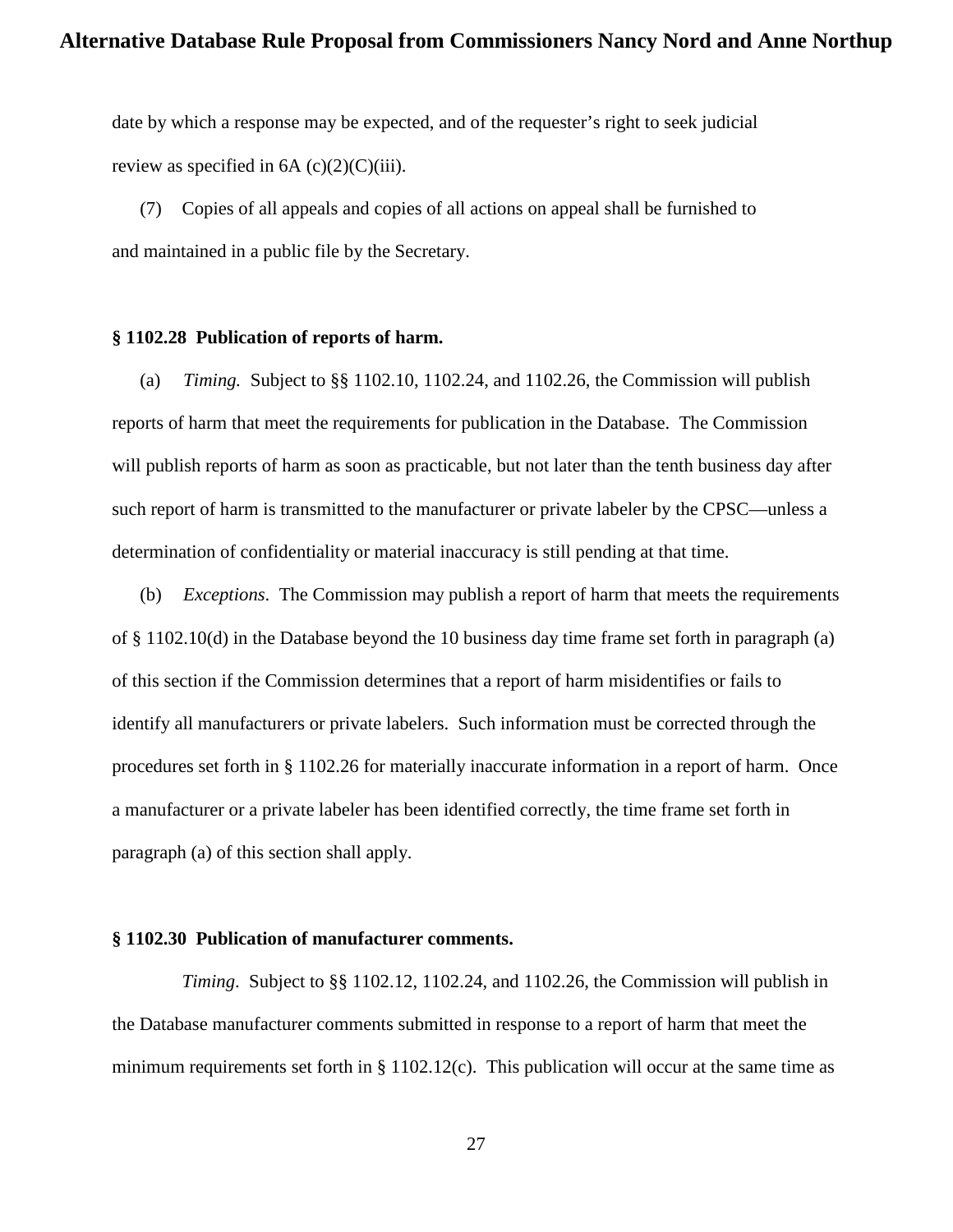the report of harm is published or as soon thereafter as practicable. Examples of circumstances that may make it impracticable to publish a manufacturer comment at the same time as a report of harm include, but are not limited to:

(1) The Commission did not receive the comment until the publication date of the report of harm and the comment does not request a determination of material inaccuracy;

(2) The Commission did not receive the comment until after the report of harm was placed in the Database; or

(3) The Commission is reviewing a manufacturer comment for materially inaccurate information on its own initiative.

### **Subpart D—Notice and Disclosure Requirements**

### **§ 1102.42 Disclaimers.**

The Commission does not guarantee the accuracy, completeness, or adequacy of the contents of the Publicly Available Consumer Product Safety Information Database, particularly with respect to the accuracy, completeness, or adequacy of information submitted by persons outside of the CPSC. The Database will contain a notice to this effect that will be prominently and conspicuously displayed on every page of the Database and on every page of any documents that are printed from the Database, including with an electronic watermark that cannot be removed from the document.

### **§ 1102.44 Applicability of sections 6(a) and (b) of the CPSA.**